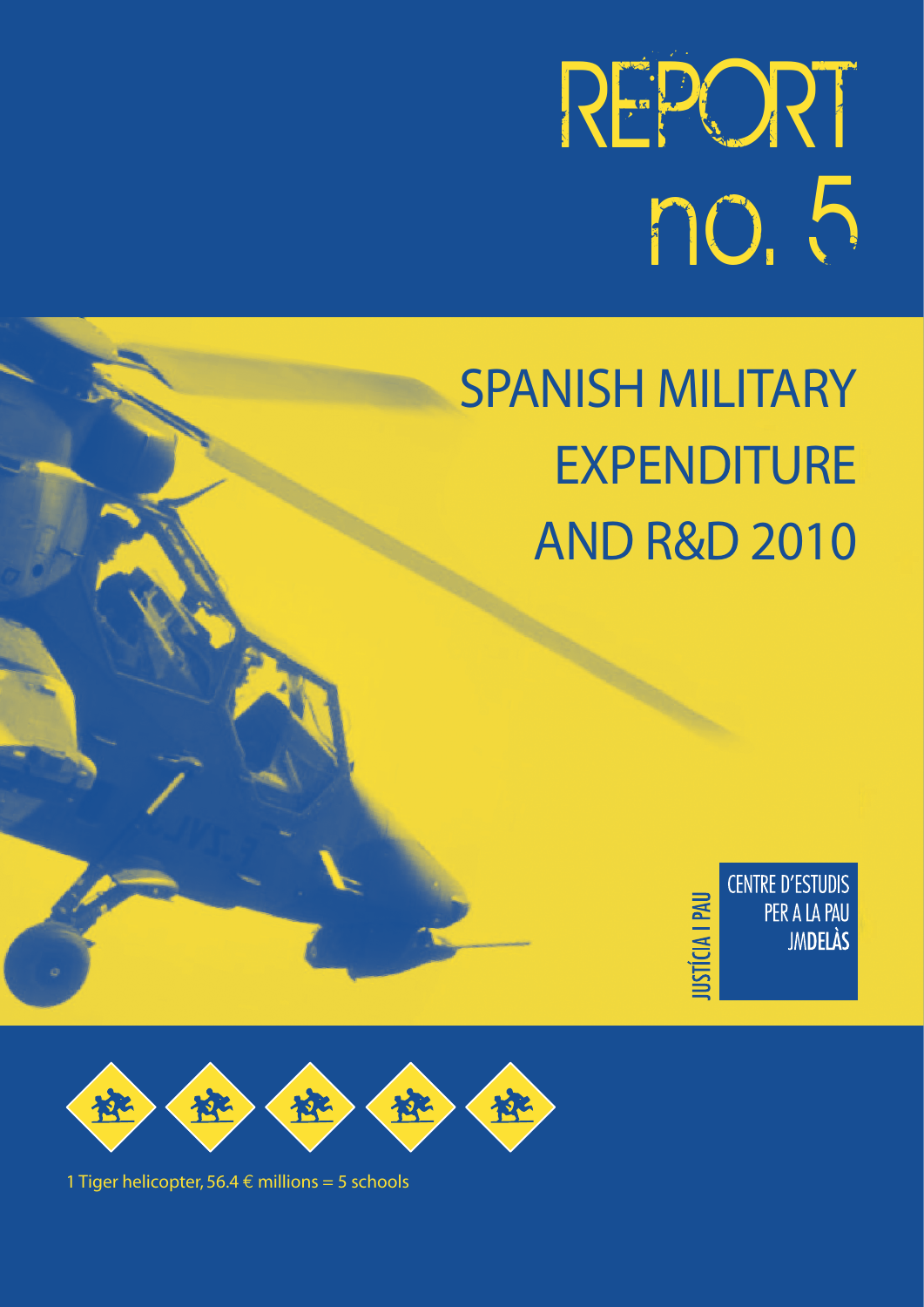# REPORT no. 5

# Spanish military **EXPENDITURE** and R&D 2010

**Pere Ortega & Xavier Bohigas**

Centre d'Estudis per la Pau J.M. Delàs · Justícia i Pau Barcelona, December 2009

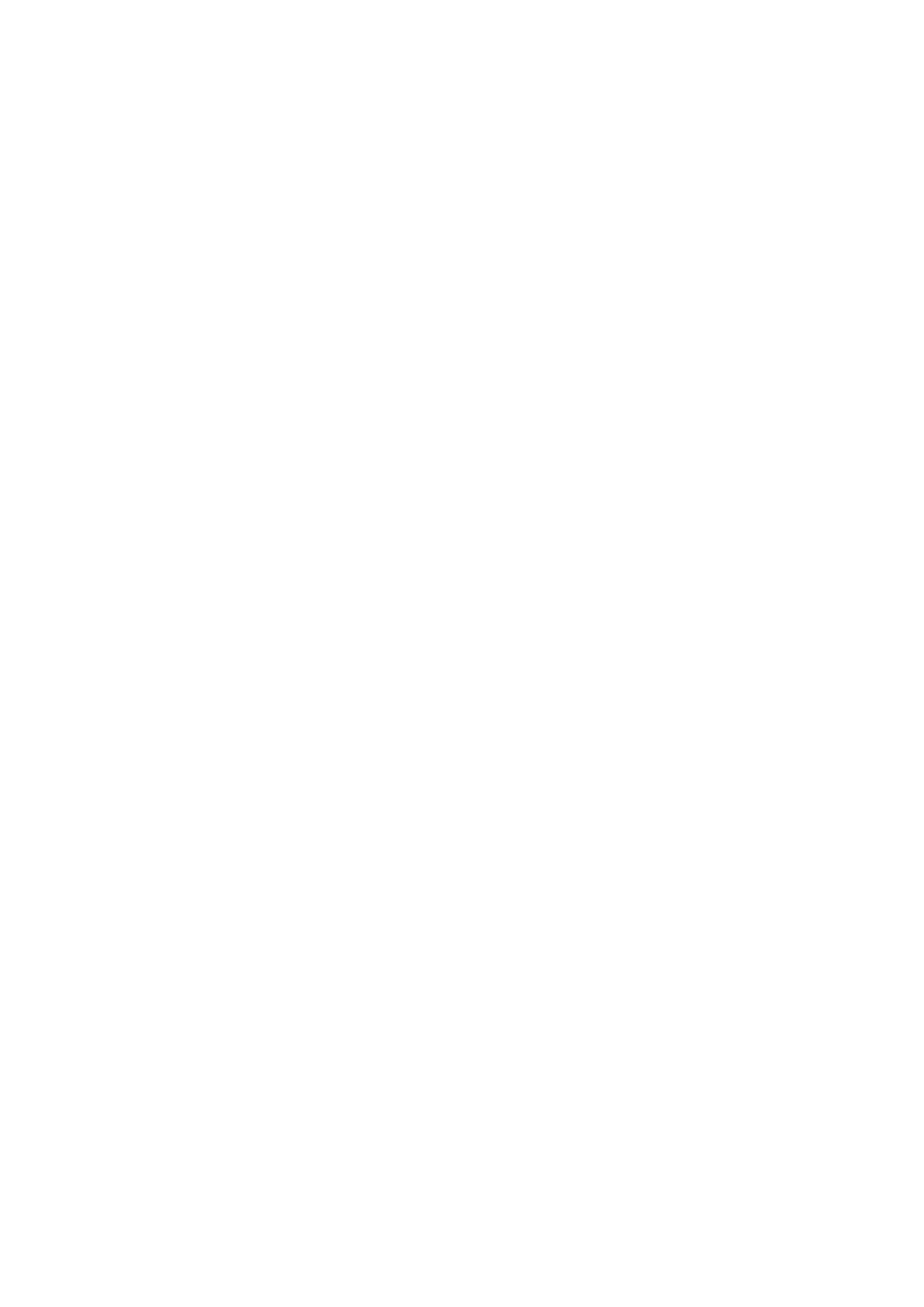

## Spain's 2010 miltary spending

**Pere Ortega ·** Centre d'Estudis per la Pau J.M. Delàs

**The military spending is almost double the Ministry of Defence budget**

The Spanish Congress of Deputies has passed the 2010 budget. The analysis we at the Delas Centre do every year of the real military spending, which includes not only the Ministry of Defence's budget but all appropriations spread over other ministries if they are clearly military<sup>1</sup> as is the case with military who have gone to the reserves or are pensioners on Social Security; insurance for military paid by other

ministries; credits for military R&D from the Ministry of Industry; the Civil Guard, a paramilitary corps subject to military discipline under the Ministry of the Interior: contributions to disarmament agreements and military bodies such as NATO which come under the Ministry of Foreign Affairs.

In addition, the proportional share of government debt attributable to Defence. If the state has to go into debt in order to maintain the armed forces and to acquire new weaponry, it only makes sense to assign the interest on that debt to total military spending. This is justified precisely on account of the particular importance of military investments in weapons and military infrastructure as well as military R&D for new weapons.

Taking all these military categories in the 2010 budget (Table 1) into account, we see that the military spending is almost double the Ministry of Defence budget. (In Table 9 of the Appendix one can consult the trends in military spending over the last ten years.)

#### **Military spending indicators for 2010**

In these times of economic crisis Spain is going through, the Government has proposed budgets that are austere in some aspects. It has pointed out that the Ministry of Defence's budget is 6.2% lower than that of the previous year. But

1. This analysis of military spending adopts the criteria proposed by the Stockholm International Peace Research Institute (SIPRI), which analyses military issues around the world. The criteria are: spending by the armed forces; spending on civilian or military staff under the Ministry of Defence; spending for the running of military, including space, programmes; pensions and social security for civilian and military staff of the Ministry of Defence; military aid and participation in military bodies or missions abroad.

**Table 1. Spanish initial military budget (2009-2010)** (current € billion)

| <b>Concepts</b>                                                         | 2009  | 2010  |
|-------------------------------------------------------------------------|-------|-------|
| <b>Department of Defence</b>                                            | 8.24  | 7.69  |
| <b>Autonomous Organisms</b><br>of Department of Defence                 | 1.23  | 1.22  |
| National Intelligence Centre                                            | 0.26  | 0.24  |
| <b>Total Defence</b>                                                    | 9.73  | 9.15  |
| Retired soldiers                                                        | 3.3   | 3.33  |
| <b>ISFAS (Others Departments)</b>                                       | 0.60  | 0.62  |
| Guardia Civil<br>(Paramilitary/Home Office Department)                  | 2.94  | 2.97  |
| Military R&D loans(Ministry of Industry)                                | 1.15  | 0.95  |
| International military organizations<br>(Department of Foreign Affairs) | 0.06  | 0.01  |
| <b>Total Military (NATO/SIPRI criteria)</b>                             | 17.78 | 17.04 |
| Public debt interests                                                   | 0.83  | 1.13  |
| <b>Total military expenditure</b>                                       | 18.61 | 18.16 |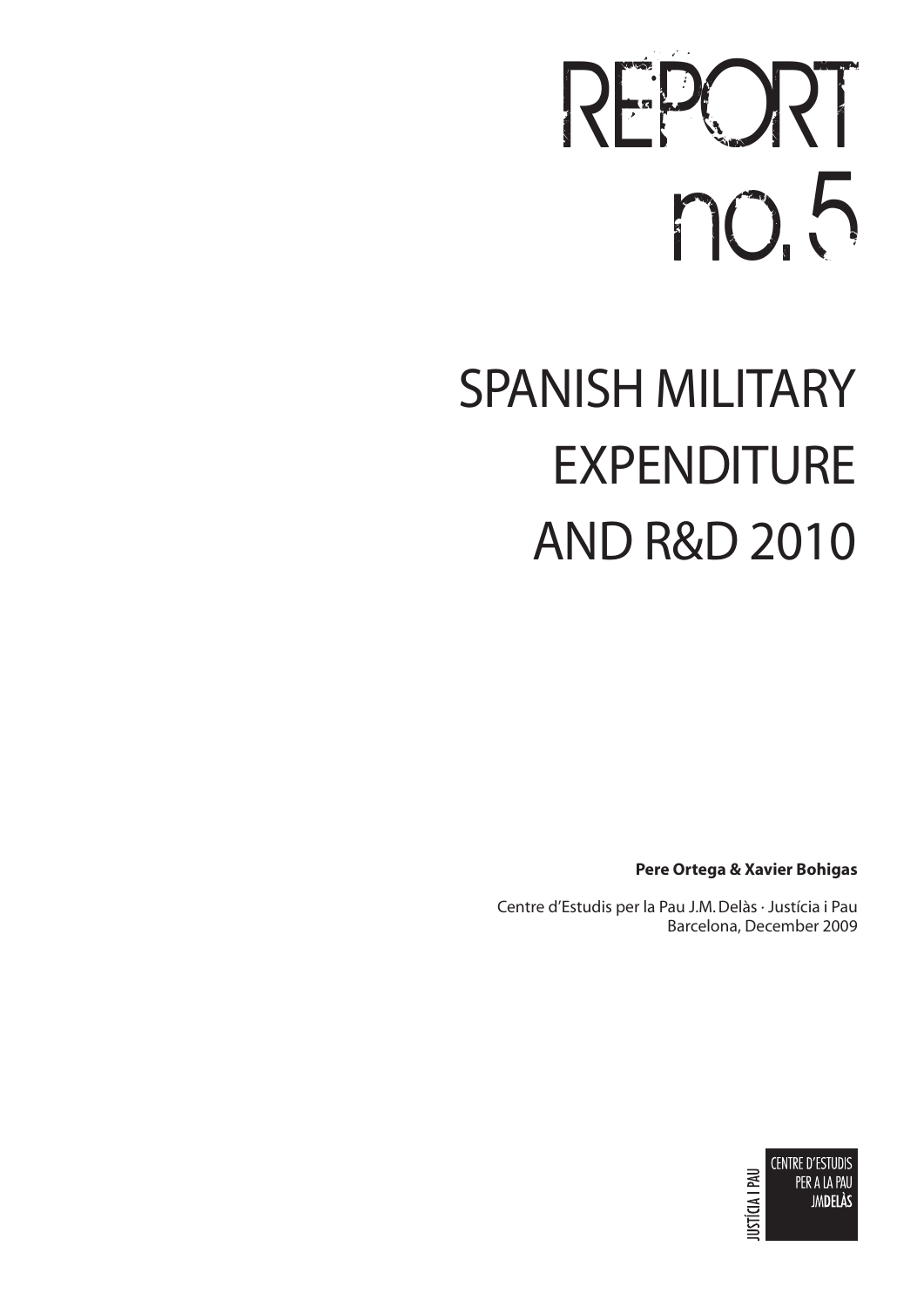this relates only to that ministry itself. However, if one looks at all military spending, the reduction is much less, only 2.4%. The difference can be explained as follows: the crisis has significantly reduced government revenue and generated a huge public deficit, which has caused the government to go into debt. As indebtedness will be greater next year, the interest the government pays will be too. This means that in 2010 interest on the debt generated by the Ministry of Defence will be far higher than in 2009 and will result in greater total military spending.

In Table 2, we show the principal indicators of military spending for

**Table 2. 2009/2010 main military expenditure indicators**

2009 and 2010. As the government itself indicates, all show reductions in real military spending in 2010 in comparison with the preceding year.

#### **Settlement of the annual budget**

The great political debate surrounding the budget occurs when it is presented to the Congress of Deputies for passage. However, this was not the case with the settlement at the end of the fiscal year. It is in fact quite important as it is the settlement which shows that many of the original terms were not met and that funds were diverted for other expenditures. This happens on a regular basis with the

**Reductions in real military spending in 2010 in comparison with the preceding year**

| <b>Concepts</b>                                | 2009             | 2010              |
|------------------------------------------------|------------------|-------------------|
| Military expenditure per day                   | € 50.98 millions | $£49.75$ millions |
| Military expenditure per inhabitant            | €408             | €395              |
| Military expenditure/GDP                       | 1.77%            | 1.73%             |
| Military expenditure/total budget              | 5.11%            | 4.70%             |
| Variation on military expenditure <sup>1</sup> | $-1.61%$         | $-2.41%$          |
| Military investments                           | € 3.16 billions  | € 2.41 billions   |
| Military investments/total investments         | 12.73%           | 10.06%            |
| <b>Variation on military investments</b>       | $-16.36%$        | $-23.51%$         |
| Military R&D                                   | €1.46 billions   | € 1.18 billions   |
| Military R&D/Total R&D                         | 15.15%           | 12.96%            |
| <b>Variation on military R&amp;D</b>           | $-12.13%$        | $-19.11%$         |

1. Fluctuations are calculated taking the previous year.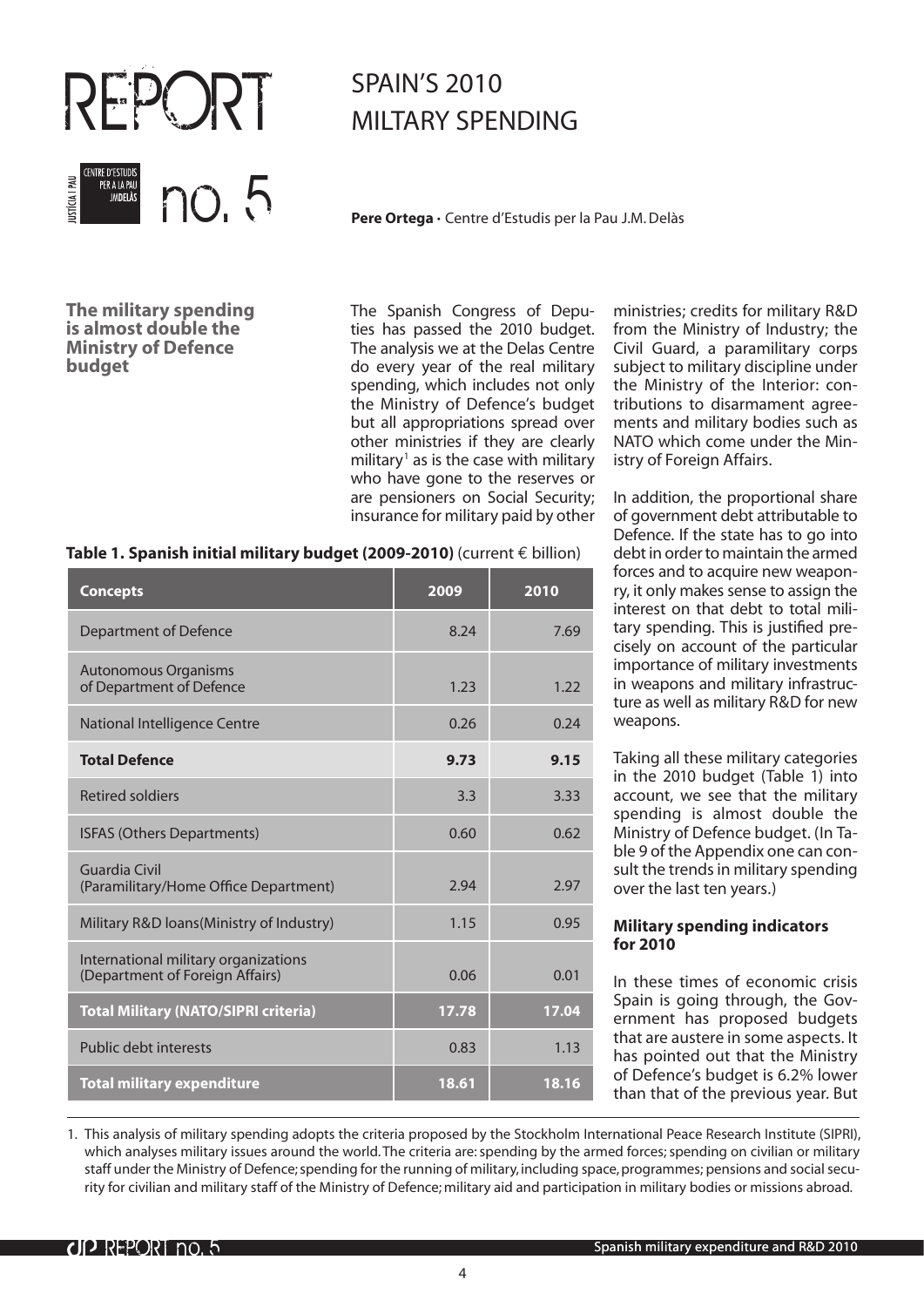**In the case of the Ministry of Defence this may represent a strategy aimed at reducing the increase in initial military spending**

Ministry of Defence which often receives new injections of resources. In the settlement for 2008, we find an increase of  $\epsilon$  1.6 billion (15.8%) over the initial Ministry of Defence budget (see Table 3).

|  |  | Table 3. Ministry of Defence settled budget (Current € billion) |  |  |  |
|--|--|-----------------------------------------------------------------|--|--|--|
|--|--|-----------------------------------------------------------------|--|--|--|

| <b>Concepts</b>                                 | 2008  | 2009 <sup>1</sup> |
|-------------------------------------------------|-------|-------------------|
| <b>Department of Defence</b>                    | 9.81  | 9.35              |
| Department<br>of Defence-Autonomous departments | 1.61  | 1.28              |
| National Intelligence Centre <sup>2</sup>       | 0.26  | 0.26              |
| Total Department of Defence (expenditure)       | 11.69 | 10.89             |
| <b>Total Department of Defence (budget)</b>     | 10.09 | 9.73              |
| <b>Difference</b>                               | 1.6   | 1.16              |
| <b>Variation</b>                                | 15.8% | 11.9%             |

1. Provisional settlement (30th of September 2009).

2. The NIC does not give the final expenditure claiming that it is under the Official Secrets law.

#### **Table 4. Initial budget versus settled budget (2008/2009)** (Current € billion)

| <b>Concepts</b>                          | 2008  | $2009^1$ |
|------------------------------------------|-------|----------|
| Current expenditure (Initial budget)     | 1.58  | 1.58     |
| Current expenditure (Settled budget)     | 2.40  | 2.37     |
| <b>Difference</b>                        | 0.82  | 0.8      |
| Variation on current expenditure         | 52.3% | 50.4%    |
| Military investments (Initial budget)    | 2.46  | 2.01     |
| Military investments (Settled budget)    | 2.71  | 2.18     |
| Difference                               | 0.25  | 0.17     |
| <b>Variation on military investments</b> | 10.3% | 8.6%     |
| Military personnel (Initial budget)      | 5.21  | 5.33     |
| Military personnel (Settled budget)      | 5.51  | 5.77     |
| Difference                               | 0.31  | 0.44     |
| <b>Variation on military personnel</b>   | 5.9%  | 8.2%     |

1. Provisional settlement (30th of September 2009).

In 2009, the same thing occurred. When the initial budget was passed, there was an announcement that Defense spending had decreased by 3%. As of September 30 of this year, the forecast was not being realised: rather than decreasing, the Defence budget had increased by € 1.15 billion (11.9%), a figure which will continue to increase through December 31. (Table 10 and Graphs 2 and 3 in the Appendix show the settlement of the Defence budgets for the last 10 years.)

In the case of the Ministry of Defence this may represent a strategy aimed at reducing the increase in initial military spending, not too well thought of by a public which rejects military spending as inefficient, and in the process avoiding a debate on the excessive increase in defense funding. For example, spending abroad by the armed forces budgeted at  $\epsilon$  14.36 million for 2009 had in fact exceeded €660 million as of September 30 (Table 12 of the Appendix shows spending abroad by Spain's military forces).

To cover these budget increases, the government has a so-called contingency fund of €3.7 billion for expenditures by various ministries in 2010.

Claiming a reduction in military spending for 2010 is completely perverse as the underfunded items will in fact later be topped up.

And which items were assigned most funding in 2008 and 2009? Personnel costs, current expenditures for service maintenance and investment (Table 4), items which should be perfectly foreseeable. They were instead raised after the fact, which makes one suspect that the items were intentionally underfunded so there appeared to be a reduction in expenditures by the Ministry of Defence and a debate could be avoided.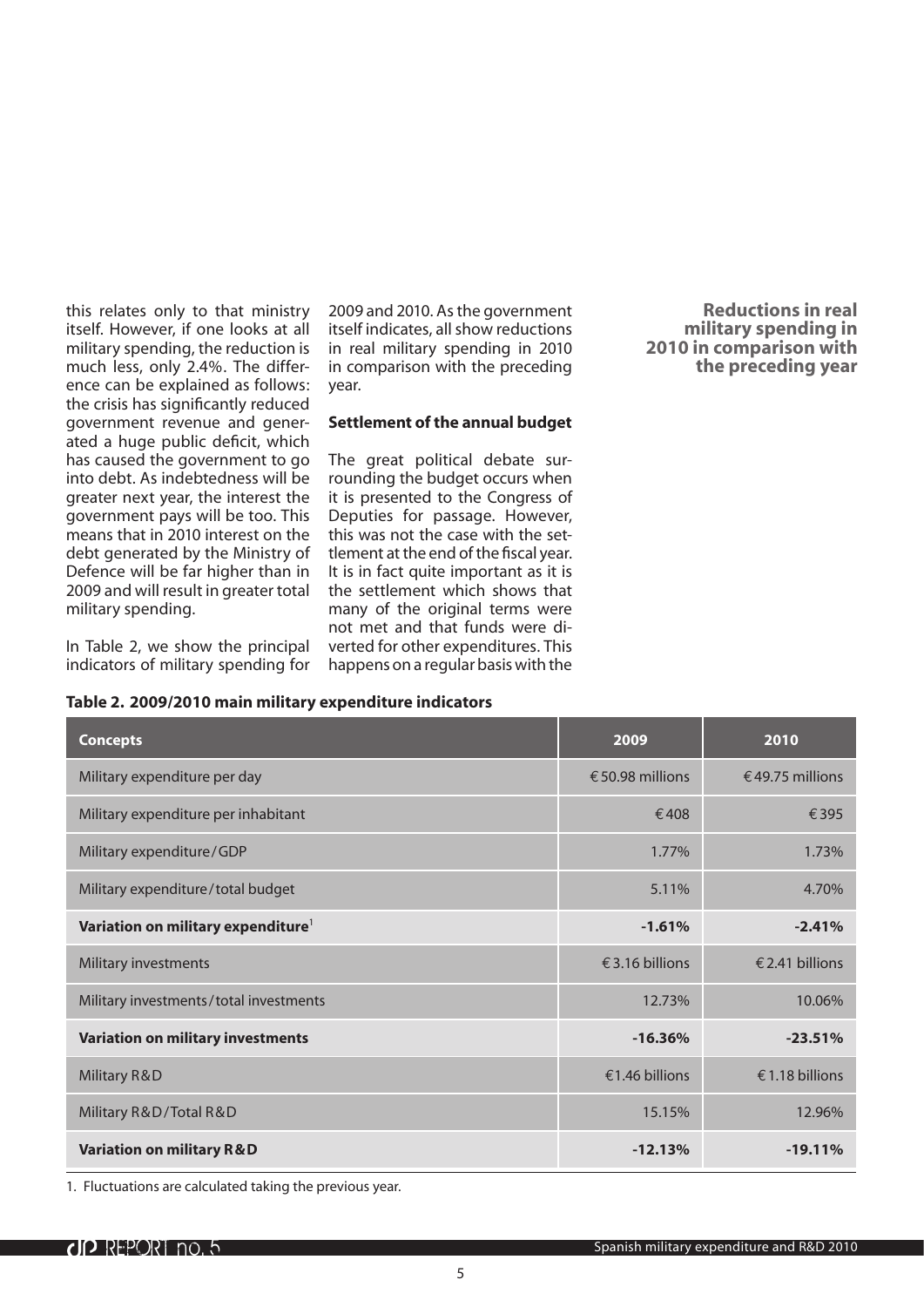#### **Military Investments**

Military investment in the next budget, as in every year's, is a substantial part of military spending. In 2010 it represents 10.06% of the central goverrnment's total investments including all transfer payments for investments by the regions. Military investment include resources set aside for the purchase of arms, construction of the infrastructure and installations. To this we add R&D credits provided by the Ministry of Defence to help military industries develop new military weaponry. The total of military investments is €2.41 billion, which is 23.5% below investments in 2009 (Table 5).

However if we take into account what we said about the settlement of the budget at the end of the year, investments too increased significantly compared to the initial budget. For example this year as of September 30, 2009, there have already been an increase of  $£ 172.5$ million in investments (Table 4).

And what investments are scheduled for 2010? More or less the same ones as in preceding years but with reduced appropriations, which shows that there is no interest in cancelling any of the major military-industrial projects underway, such as the EF-2000 fighter plane, the Leopard tank, the S-80 submarine, etc. But the reductions in appropriations for investment conceal another perversity: putting off payments to military industries merely generates interest due and results in raising the ultimate cost of the weapon.

The only programs that are disappearing from the list (Table 6) are those which were completed this year such as the F-100 frigate, the Lamp helicopter, and the Juan Carlos I LLX strategic projection vessel.

On the other hand, new arms purchases have appeared. In 2009 the bidding was opened for the acquisition of radar and avionics communications (€61.7 million); Lanza radar system with Indra ( $\epsilon$  25 million). MID systems for satellite communications (€17 million), and the bidding for the acquisition of 40 BVR 8 by 8 armed cars of the 300 units foreseen for 2016, which may cost some €1.3 billion. Table 11 in the Appendix shows current arms contracts, which in late 2009 come to €30 billion. And this does not include projects already completed and delivered, which come to some €10 billion.

The only decision not to proceed with the acquisition of materiel was the announcement that the Ministry of Defence would not buy 24 Tomahawk missiles (of the 60 scheduled) from Raytheon in the United States for €60 million.

NATO would like its member countries to dedicate more resources to investment in new weaponry and recommends that the expenditures be balanced with the equal recourses going to investment as

**The total of military investments is € 2.41 billion, which is 23.5% below investments in 2009**

> **Current arms contracts, which in late 2009 come to €30 billion**

**Table 5. Military/Central State + Autonomous Communities Investment** (Current € billion)

| <b>Concepts</b>                           | 2009   | 2010   |
|-------------------------------------------|--------|--------|
| Defence investments                       | 2.01   | 1.46   |
| Military R&D of Department of Industry    | 1.15   | 0.95   |
| Total military investment                 | 3.16   | 2.41   |
| Public and A.C. investments               | 24.8   | 24.01  |
| Military investments / Public investments | 12.73% | 10.06% |

**The only decision not to proceed with the acquisition of materiel was the announcement that the Ministry of Defence would not buy 24 Tomahawk missiles**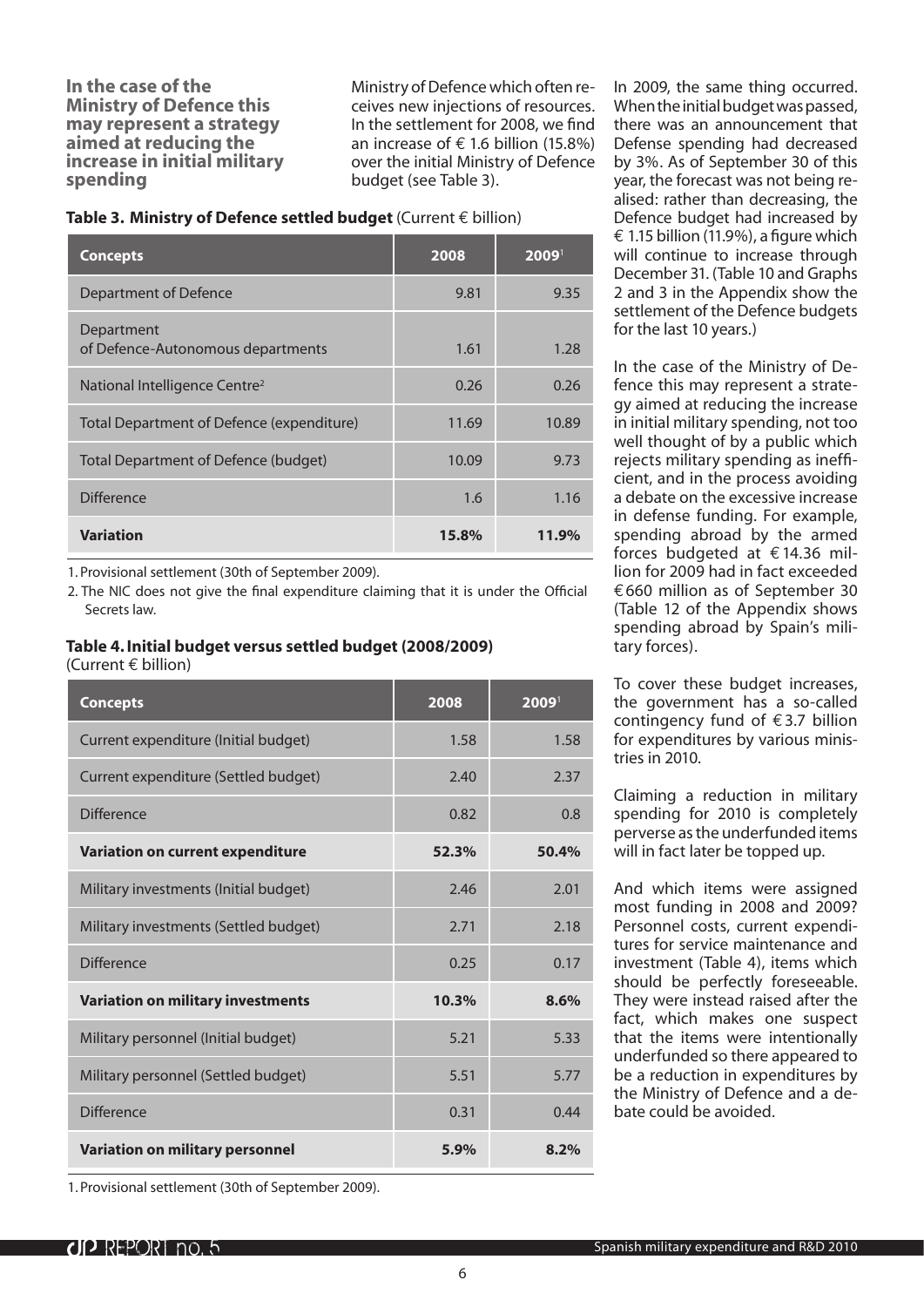#### **Table 6. Main military investment 2009/2010**

(Current € million)

| Arms                                                        | 2009     | 2010     |
|-------------------------------------------------------------|----------|----------|
| EF-2000 fighter                                             | 266.23   | 176.19   |
| A400M transport plane                                       | 1.00     | 1.00     |
| Tiger combat helicopters                                    | 110.45   | 36.27    |
| F-100 frigates                                              | 17.23    |          |
| Leopard armoured vehicles                                   | 154.76   | 36.00    |
| Pizarro armoured vehicles                                   | 70.36    | 2.00     |
| 155/52 mm towed howitzer                                    | 13.57    | 15.14    |
| <b>Taurus missiles</b>                                      | 6.00     | 6.78     |
| Iris-T missiles                                             | 30.27    | 11.06    |
| Llx strategic ship                                          | 2.74     | 0.00     |
| Antitank missile                                            | 6.60     | 14.97    |
| Centauro armoured vehicle                                   | 3.89     | 11.17    |
| Nh-90 transport helicopters                                 | 32.01    | 14.49    |
| Lamps helicopters and aV-8V modernization (navy)            | 9.69     |          |
| Helicoters with multiple uses                               |          | 3.00     |
| BaC, Bam, ICm military transport and disembark ships        | 59.34    | 35.75    |
| F-18, C-15, Cn-235 aeroplanes modernization                 | 33.84    | 21.06    |
| Communications, command systems and electronic war          | 117.82   | 168.78   |
| Artillery material and battleships                          | 39.38    | 30.80    |
| Ammunition and explosives                                   | 10.24    | 31.70    |
| Mistral, Essm, Standard missiles and torpedoes mK- 6 (army) | 24.43    | 19.84    |
| Light weapon                                                | 1.40     |          |
| <b>Strategic coproduction (NATO)</b>                        | 16.25    | 19.09    |
| Infrastructures and facilities                              | 132.04   | 103.95   |
| Other not specified investment                              | 289.12   | 329.63   |
| Defence autonomous organizations Investment                 | 244.79   | 239.21   |
| <b>Total investments</b>                                    | 1,693.45 | 1,327.88 |
| Military R&D of Department of Defence                       | 312.41   | 231.89   |
| Military R&D of Ministry of Industry                        | 1,149.92 | 950.91   |
| <b>Total military investments</b>                           | 3,155.78 | 2,510.68 |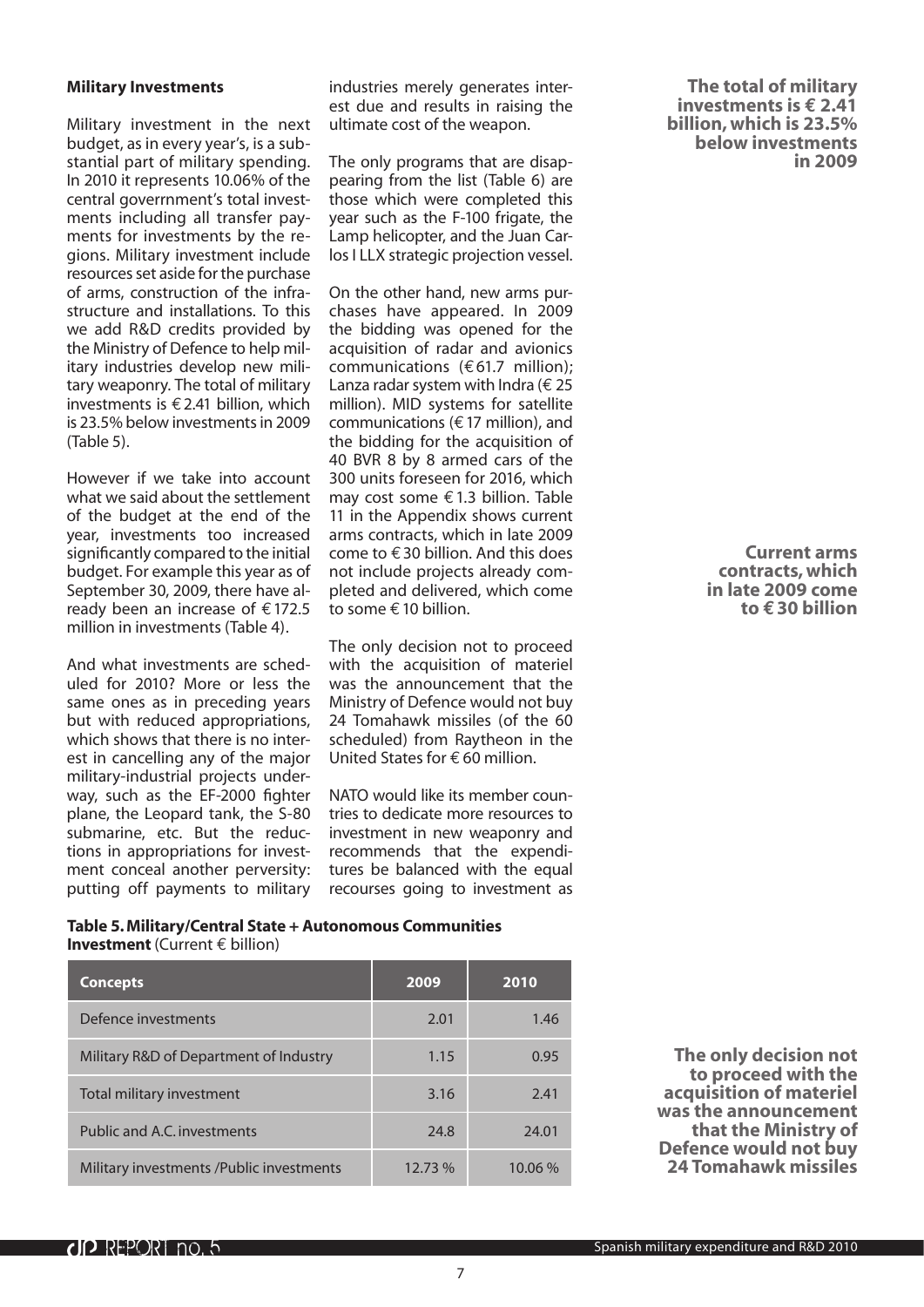goes to expenditures for personnel and the provision of military services. The Ministry of Defence stresses this issue in its reports and sets it out a goal to be reached. However, despite efforts in this direction, year after year personnel costs far exceed investment. The reduction in investments in weaponry in the 2010 budget in fact widens the existing gap. (See Table 14 and Graph 4 in the Appendix.)

#### **Conclusion**

The crisis the world economy is going through has hit Europe particularly hard, which in turn has affected the various countries. They have had to revise their budgets by reducing public spending including military spending. 2010 budgets provide for cuts in military spending of between 10% and 15% in the United Kingdom. France has been talking about cancelling some military projects on account of a lack of credit. Italy is reducing its military budget by a  $\epsilon$  1 billion, and Poland by 20%.2 Thus the Europe of Defence so sought after by EU leaders has been shaken by the economic crisis and and it will take years before it regains a place on the EU's political agenda. Spain has been no exception and according to forecasts for 2010 most of its military items will decline though we shall have to wait to the settlement at the end of the year to see.

One final thought is in order. Military spending in the Spanish budget is seen by the government as a public service. This point of view implies that the armed forces fulfill a necessary role for the Spanish society. As the army's principal role is the armed defence of Spain, we have to wonder just what the dangers and threats the society faces or are directed at Spanish territory to justify such huge spending. If we can find no response that justifies such an effort, one ought to demand of our government a reduction in military spending, particularly given the grave economic situation that country finds itself in, and turn the resources toward social spending that would promote a recovery in consumption by the neediest segments of the population.

**We have to wonder just what the dangers and threats the society faces or are directed at Spanish territory to justify such huge spending**

<sup>2.</sup> Guibert, Nathalie, *Le Monde*, 20 October 2009.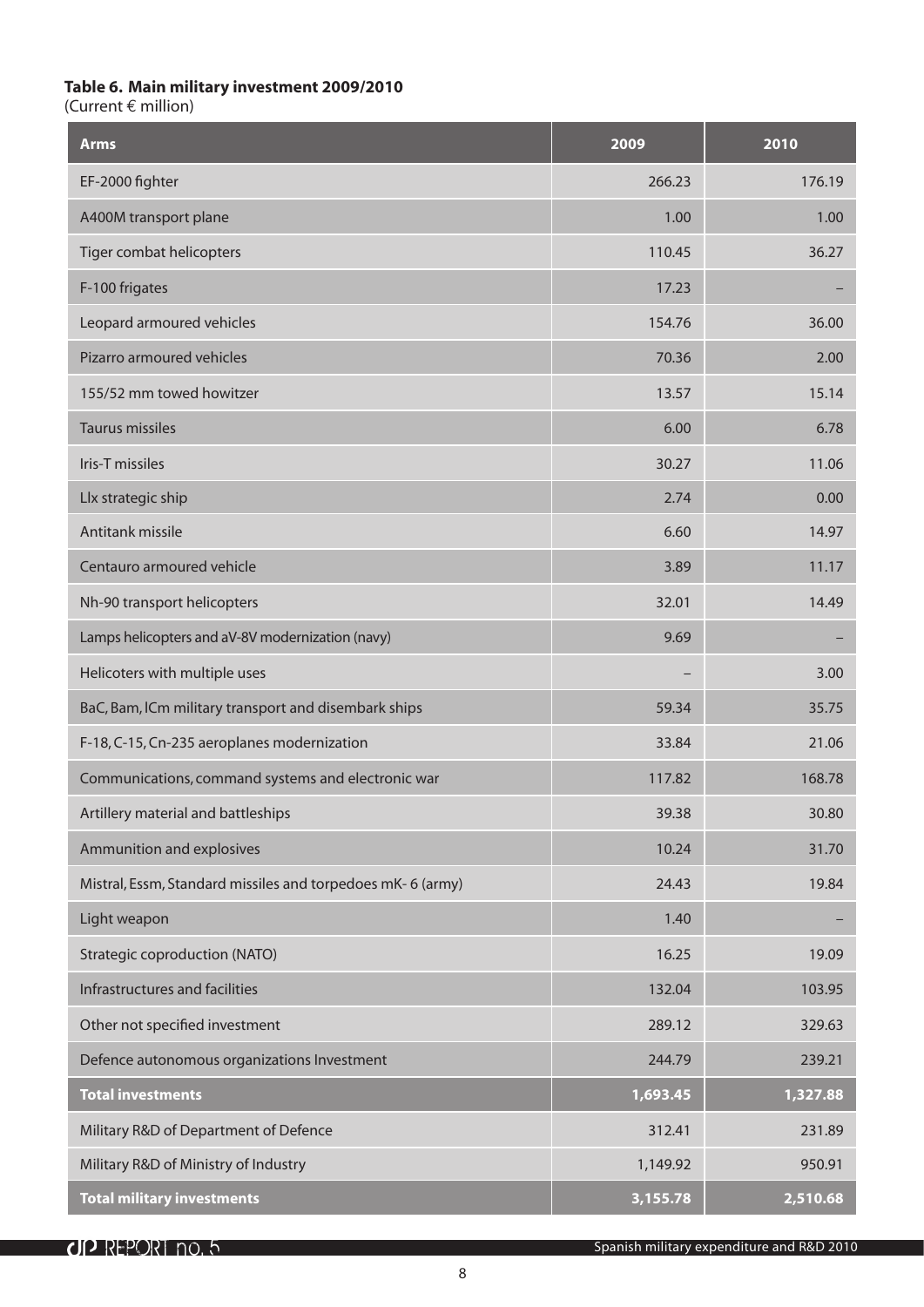### Military R&D in Spain's 2010 Budget

**Xavier Bohigas ·** Centre d'Estudis per la Pau J.M. Delàs



**The Spanish government's spending on military reserach totals €1.18 billion**

Spain's 2010 budget totals €386.36 billion which represents a less than 1% increase over the 2009 budget of €384.52 billion. The Government in its presentation of the budget stressed that public expenditures had been aimed at social policies and that its main feature was austerity. Scientific research for civilian purposes has in fact been greatly reduced. Military research shows a slight reduction, while still greatly exceeding many areas of civilian research such as health care or the environment. Spanish government spending on military research is far greater than the average amount spent on by other countries of similar socioeconomic characteristics.

#### **1. Military R&D**

For research and development by the Armed Forces (Programme 464A) in 2010, the Ministry of Defence has budgeted €231.9 million. But an item in the budget of the Ministry of Industry, Tourism and Commerce also goes to military research (Programme 464B) *Support for technological innovation in the defence sector*, abd comes to €950.91 million. Thus the Spanish government's spending on military reserach totals €1.18 billion.

Indeed the total the government is spending on military research may be even highter. The Ministry of Industry, Tourism and Commerce is spending €364 million on Program 467C (*Technological industrial research and development*) and a large part of this goes to the aerospace sector, which has close links with the military industry.<sup>1</sup> This item, which belonged to the 467C program, reached € 350 millions after the parliamentarian process.

Table 1 provides a breakdown of the Ministry of Defence's research budget. Spending is essentially shared out

<sup>1.</sup> For example, the HISPASAT and HISDESAT industries receive R&D support and carry out aerospace projects of a military nature.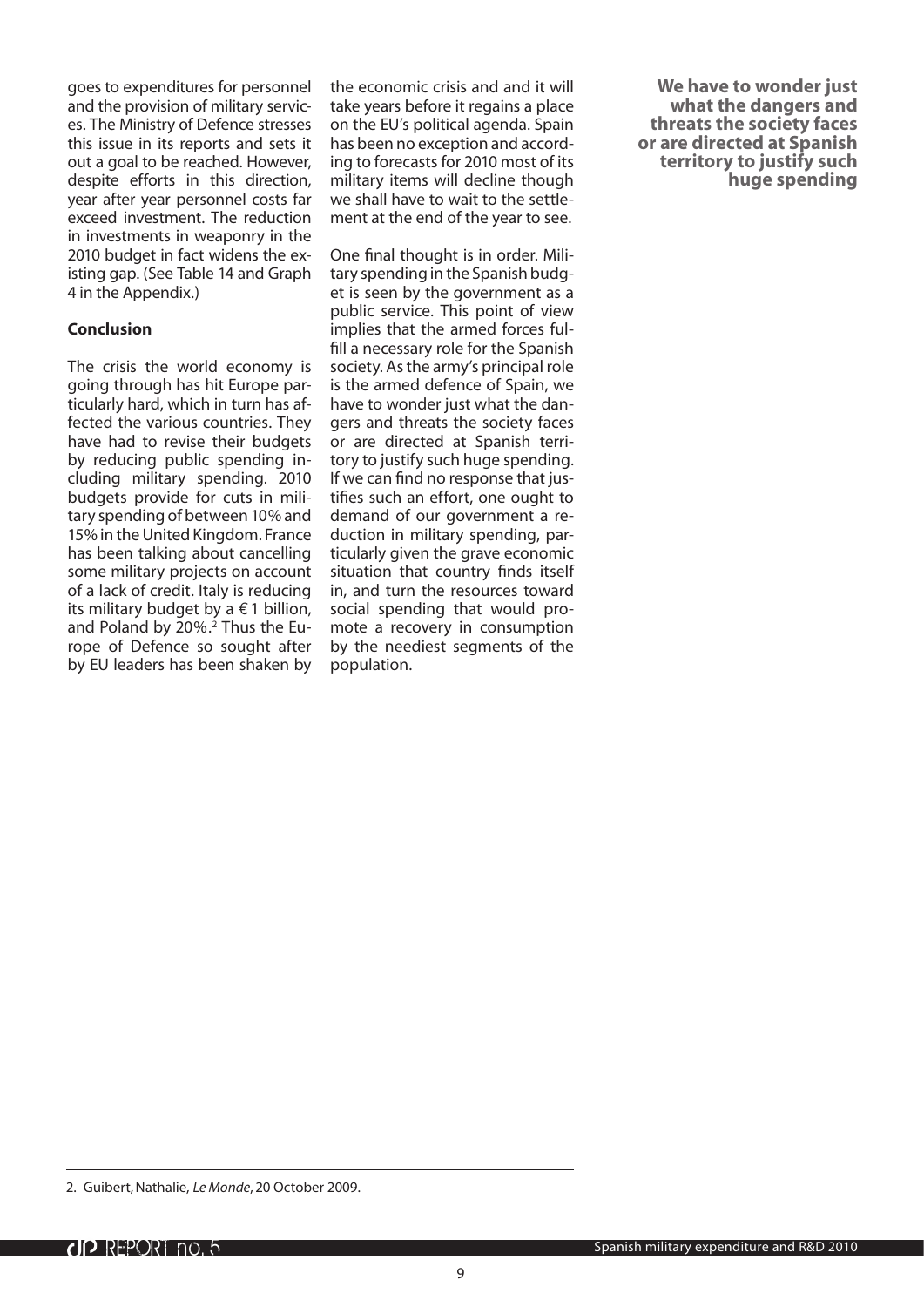between two large military research centers, the El Pardo Channel for Hydrodynamic Experiments (CEHIPAR) and the Esteban Terradas National Institute for Aerospace Technology (INTA).

The purpose of Ministry of Defence's R&D activities is supplying the Armed Forces with arms systems and equipment of a technological level suitable for its future missions and promoting Spain's industrial and technological defence base.<sup>2</sup>

CEHIPAR is a public research, technological development and technical assistance center whose activities focus on naval technology. The research programs planned for 2010 include a study of the low-speed operability and maneuverability of the Navy's Juan Carlos I strategic projection vessel, structural measures in vessels with breakdowns among others.

The INTA specializes in R&D on aerospace technology. It is beginning the HADA program, which involves a new type of aircraft that takes off and lands vertically like a helicopter, but flies like a conventional aircraft. It is continuing its development of microsatellites, the picosatellite PICOS and strategic observation satellites for the Ministry of Defence. It is also proceeding with the development of an unmanned aerial vehicle, MILANO, for missions of great strategic interest, besides the development of aerial weaponry such as the simulation and control of aerial vehicles (missiles and launchers).

In Graph 1 we show the trend in spending on military R&D over recent years. After a huge increase over the years 1997-99, a leveling was reached. Then in 2008 a slight reduction began. We would point out that the spending that can be strictly assigned to research and development (the Ministry of Defence's 464A program) is much less than spending in the form of credits that the Ministry of Industry transfers to the Ministry of Defense.

Support for R&D under the Ministry of Defence's 464 B program consists of reimbursable payments to companies for the development of qualifying technological industrial projects related to defense programs. It comes under Chapter 8 of the budget and is administered by the Office of the Director General for Industry. The projects to receive support in 2010 for this purpose are described in Table 2.

**After a huge increase over the years 1997-99, a leveling was reached. Then in 2008 a slight reduction began** 

**Support for R&D under the Ministry of Defence's 464B program consists of reimbursable payments to companies**

#### **Table 1. Military R&D spending by the Ministry of Defense**

| <b>464A RESEARCH AND STUDIES BY THE ARMED FORCES</b>                                | <b>Total</b><br>(thousands of $\epsilon$ ) |
|-------------------------------------------------------------------------------------|--------------------------------------------|
| Total Ministry and Subsecretariat (personnel)                                       | 25,655.09                                  |
| Total Office of the Secretary of State for Defense (investments)                    | 79,405.43                                  |
| EL PARDO CHANNEL FOR HYDRODYNAMIC EXPERIMENTS                                       |                                            |
| Personnel costs                                                                     |                                            |
| Total personnel costs                                                               | 3,887.02                                   |
| Total, running costs for goods and services                                         | 963.23                                     |
| <b>Total running transfers</b>                                                      | 69.00                                      |
| <b>Real investments</b>                                                             | 1,495.19                                   |
| <b>Total financial assets</b>                                                       | 60.10                                      |
| <b>Total El Pardo Channel for Hydrodynamic Experiments</b>                          | 6,474.54                                   |
| ESTEBAN TERRADAS NATIONAL INSTITUTE FOR AEROSPACE TECHNOLOGY                        |                                            |
| Total personnel costs                                                               | 52,262.02                                  |
| Total, current costs for goods and services                                         | 12.402,82                                  |
| <b>Total financial costs</b>                                                        | 39.42                                      |
| <b>Total current transfers</b>                                                      | 902.17                                     |
| <b>Real investments</b>                                                             | 54,477.76                                  |
| <b>Total financial assets</b>                                                       | 270.64                                     |
| <b>Total Esteban Terradas National Institute</b><br>for Aerospace Technology (INTA) | 120,354.83                                 |

**Total Research and studies by the Ministry of Defense 231,889.89**

2. According to the entry justifying Programme 464A. *Red Book, 2010 Budget*.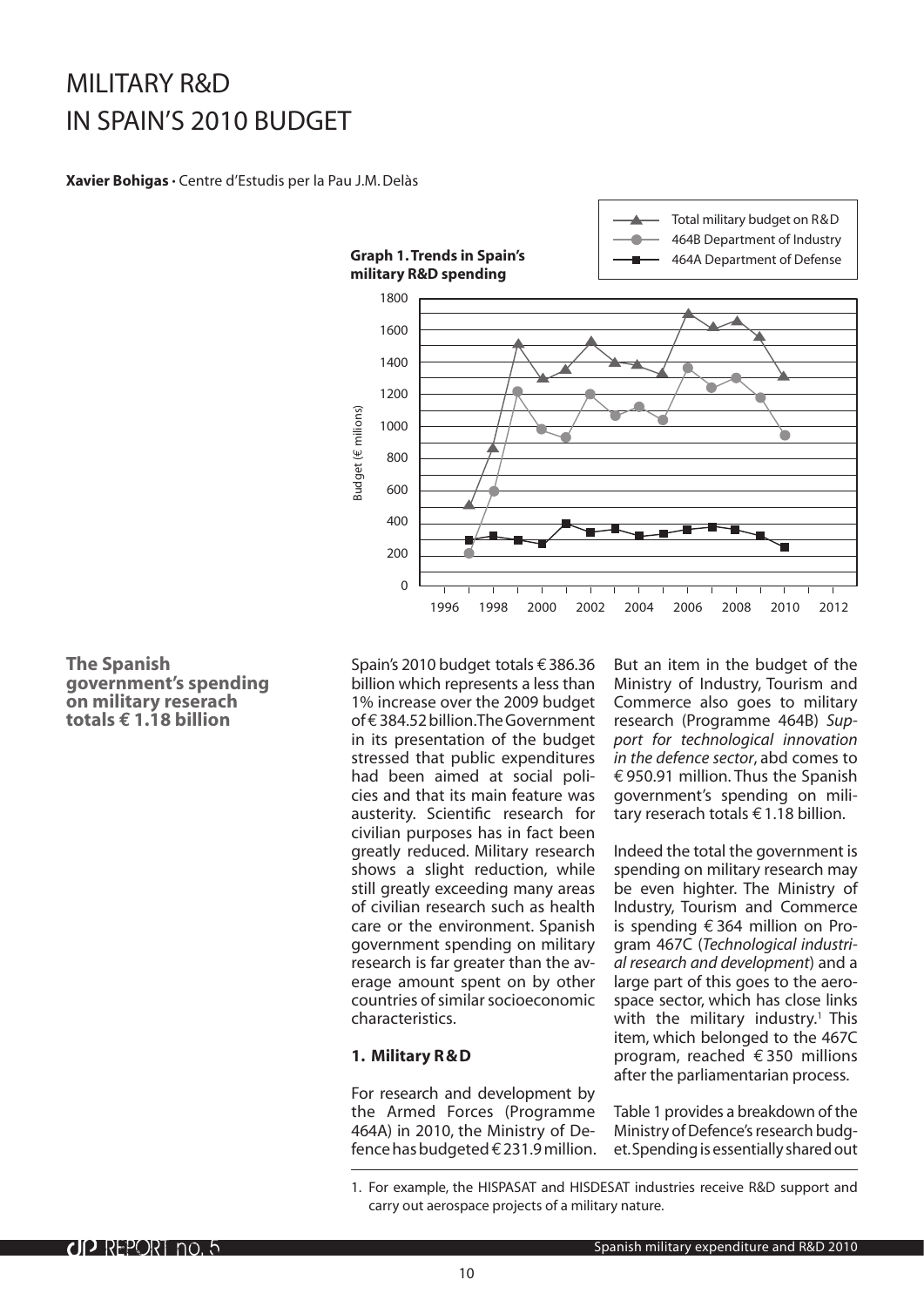| Less than 1% has been<br>repaid by the companies<br>that received them | Chapter 8 is worthy of special note.<br>During the early years of the Peo-<br>ple's Party government, there<br>was a large increase in the mili- | Appendi<br>has beer<br>that rece |
|------------------------------------------------------------------------|--------------------------------------------------------------------------------------------------------------------------------------------------|----------------------------------|
|                                                                        | tary budget. So that the budgets                                                                                                                 | To inclu                         |
|                                                                        | would not show an outrageous<br>increase in military spending, an                                                                                | ture und<br>ment ha              |
|                                                                        | accounting scheme was worked                                                                                                                     | internati                        |
|                                                                        | out using an agreement between                                                                                                                   | the opp                          |
|                                                                        | the Ministry of Industry, Tourism<br>and Commerce and the Minis-                                                                                 | also sev<br>tice whil            |
|                                                                        | try of Defense, whereby Industry                                                                                                                 | sive weid                        |
|                                                                        | would give zero-interest loans re-                                                                                                               | on milita                        |
|                                                                        | payable in twenty years to military                                                                                                              | governm                          |
|                                                                        | industries for research programs.<br>This way one could present the                                                                              | Socialist:<br>changed            |
|                                                                        | public with seemingly less milita-                                                                                                               | campaig                          |
|                                                                        | ristic budgets, which would oth-                                                                                                                 | the cessa                        |
|                                                                        | erwise be difficult to justify. The                                                                                                              |                                  |
| The items in the                                                       | political price would be reduced<br>as the resources seemingly aimed                                                                             | 2. Civilia                       |
| <b>budget for civilian</b>                                             | at R&D would increase. In reality,                                                                                                               | The item                         |
| research, which the                                                    | this money was a way of hiding                                                                                                                   | research                         |
| government presented                                                   | increases in resources for military                                                                                                              | presente                         |
| in the Parliament, total                                               | spending. Since 1997, €14.20 mil-                                                                                                                | tal € 7.9!                       |
| € 7.95 billion                                                         | lion have been lent (see Table 7 of                                                                                                              | governm                          |

**Table 2. Programs 464B program. Receiving aid under the Ministry of Industry, Commerce and Tourism's**

| FF-2000<br>Supersonic<br>Consortium of EADS-CASA and ITP,<br>combat plane<br>each of which participates in the<br>Eurofighter and Eurojet programs<br>Military<br>Airbus Military (subsidiary of Airbus SAS).<br>A400M<br>The Spanish companies EADS-CASA<br>transport plane<br>and ITP channel assistance<br>Submarine<br>$S-80$<br>Developed by Navantia<br>Submarine<br>as main contractor<br>Tank<br>Led by Asociación Pizarro made up of<br>Pizarro<br>General Dynamics S.A. Navantia, INDRA<br>(Phase 2)<br>and SAPA Placencia<br>Short-range missile<br>GD Santa Barbara Sistemas<br><b>SPIKF</b><br><b>Navantia</b><br>F105 frigate<br>Frigate<br><b>NH90</b><br><b>Helicopter</b><br>Eurocopter España<br>Helicopters<br>Tank<br>Leopard | <b>Program</b> | <b>Type of weaponry</b> | <b>Companies to receive assistance</b> |
|---------------------------------------------------------------------------------------------------------------------------------------------------------------------------------------------------------------------------------------------------------------------------------------------------------------------------------------------------------------------------------------------------------------------------------------------------------------------------------------------------------------------------------------------------------------------------------------------------------------------------------------------------------------------------------------------------------------------------------------------------|----------------|-------------------------|----------------------------------------|
|                                                                                                                                                                                                                                                                                                                                                                                                                                                                                                                                                                                                                                                                                                                                                   |                |                         |                                        |
|                                                                                                                                                                                                                                                                                                                                                                                                                                                                                                                                                                                                                                                                                                                                                   |                |                         |                                        |
|                                                                                                                                                                                                                                                                                                                                                                                                                                                                                                                                                                                                                                                                                                                                                   |                |                         |                                        |
|                                                                                                                                                                                                                                                                                                                                                                                                                                                                                                                                                                                                                                                                                                                                                   |                |                         |                                        |
|                                                                                                                                                                                                                                                                                                                                                                                                                                                                                                                                                                                                                                                                                                                                                   |                |                         |                                        |
|                                                                                                                                                                                                                                                                                                                                                                                                                                                                                                                                                                                                                                                                                                                                                   |                |                         |                                        |
|                                                                                                                                                                                                                                                                                                                                                                                                                                                                                                                                                                                                                                                                                                                                                   |                |                         |                                        |
| (Santa Bárbara Sistemas, S.A.)                                                                                                                                                                                                                                                                                                                                                                                                                                                                                                                                                                                                                                                                                                                    |                |                         | <b>General Dynamics</b>                |

ix.) of which less than  $1\%$ n repaid by the companies eived them. $3$ 

de this type of expendithe under research and developas been criticized on an ional level. When it was in osition, the Socialist Party erely criticized this pracle denouncing the excesght of credits in spending ary R&D by Peoples's Party nents.<sup>4</sup> However after the s came to power, nothing d even though one of its In promises in 2004 was ation of this practice.

#### **2. Civilian R&D**

Is in the budget for civilian r, which the government ed in the Parliament, to-5 billion according to the government,<sup>5</sup> and essentially come under the Ministry of Science and Innovation. Table 3 shows a breakout of the Ministry's programs and budget items.

Total spending on civilian R&D increased between 2004 and 2007, but in 2009 it decreased over 2008 and the 2010 budget shows reductions of 3.1% over 2009. The government has presented this reduction as a consequence of an austerity plan, which it says characterizes the 2010 budget. This reading is deceptive in that the budget for civilian R&D also includes reimbursable loans (under Chapter 8) which are credits to industry as well as chapters dedicated to personnel, normal expenses, transfers, and investments. An important part of the budget for program 467C (see Table 2) is covered under Chapter 8, i.e. reimbursable loans. Thus, if this item is not counted as support for research, the budget for civilian R&D is far below what the Spanish government claims. The reduction in the budget for R&D is enormous if we compare it with the 2009 budget in which the appropriations for credits was less.

3. Parliamentary response No. 174/001164 Congress of Deputies 23 June 2008.

4. *El País,* 10 October 2002, p. 30.

5. *White Paper, 2010 Budget*, p.14; *Yellow Paper, 2010*, p.23.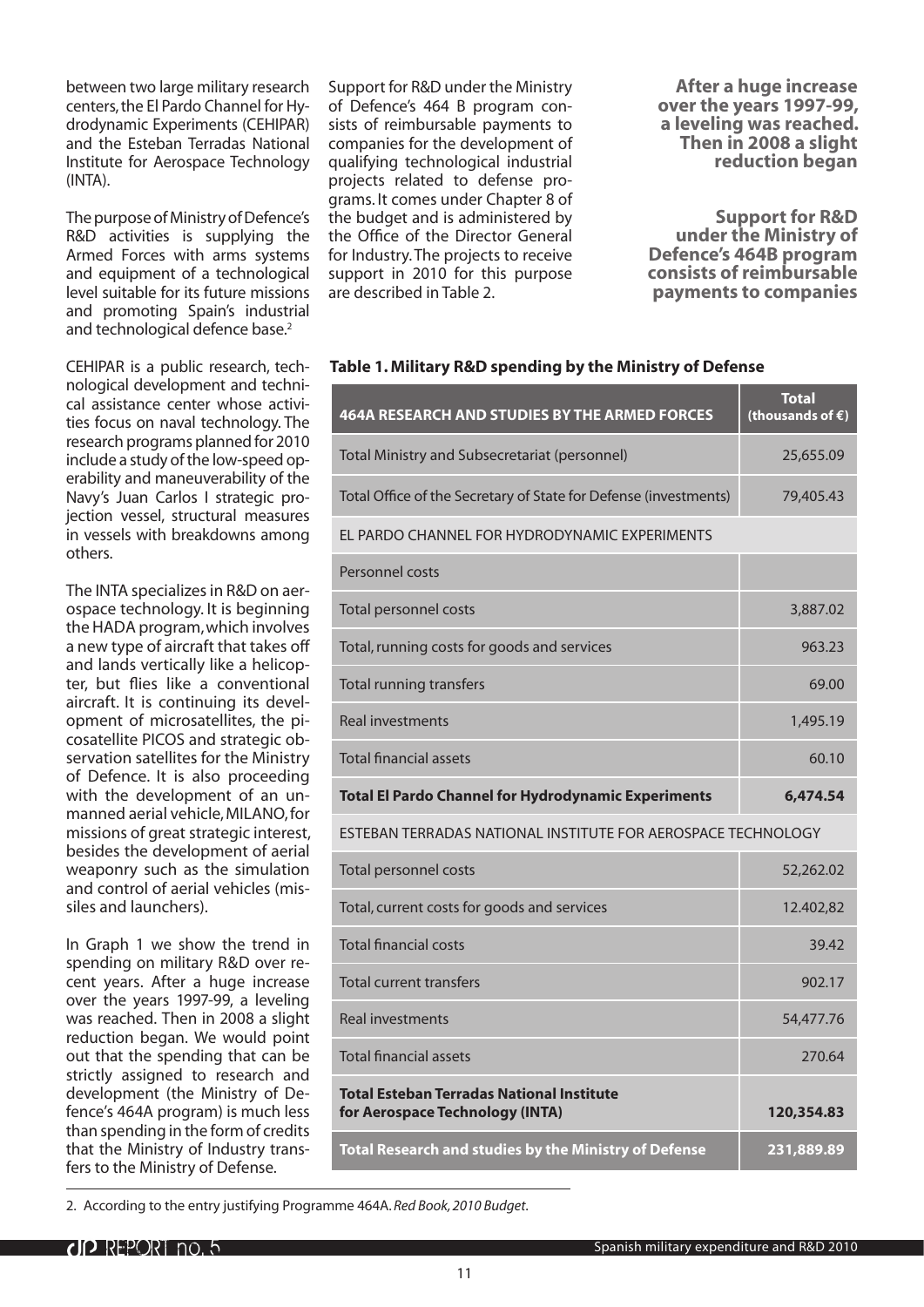Practically all items have been reduced. Health research has gone down from €369.7 million in the 2009 budget to  $\epsilon$ 332.4 million (a reduction of 10%). The item for scientific research, which includes funding for most research projects done by Spanish universities; the CSIC (Spanish National Research Council) and other research centers has gone from €964.5 million to €721.9 million (a reduction of 25%), and energy, environmental and technological research has seen a reduction from €116.4 million to  $\epsilon$ 86.2 million (26%). Given these drastic reductions it is worth noting that in the section related to industrial research and development €2.52 billion (€2.12 billion of this under Chapter 8), which represents 32% of the total dedicated to civilian R&D in the 2010 budget. This program has increased substantially compared with the 2009 budget where it amounted to €2.04 billion, a 23.8% increase. In

addition, some 50% of the money assigned to the 463B program (*Promotion and coordination of scientific and technical research*) comes under Chapter 8, i.e. credits. Thus, a very large percentage of the research and development budget consists of reimbursable credits.

This practice on the part of the Ministry of Science has been criticized by a number of scientific societies and research centers. We should keep in mind that scientific research, except in some very special cases, is not funded with credits for the simple reason that research centers do not have productive capacity. Total spending on research and development should also include the items under the Ministry of Industry basically dedicated to innovation and not to research. This practice has been widely criticized because it inflates aid to research.

**This practice on the part of the Ministry of Science has been criticized by a number of scientific societies and research centers**

| Table 3. Programs and budget items for research under the Ministry of Science and Innovation. Column [1] |  |
|----------------------------------------------------------------------------------------------------------|--|
| shows the presented budget by the government and Column [2] shows the approved budget by the Parliament. |  |

|              | <b>Ministry of SCIENCE and INNOVATION</b>                          | $\overline{11}$<br><b>Presented budget</b> | [2]<br><b>Approved budget by</b><br>the Parliament |
|--------------|--------------------------------------------------------------------|--------------------------------------------|----------------------------------------------------|
| Program      | <b>Explanation</b>                                                 | Total (thousands of $\epsilon$ )           | Total (thousands of $\epsilon$ )                   |
| 143A         | <b>Cooperation for Development</b>                                 | 4,729.32                                   | 4,729.32                                           |
| 463A         | Scientific research                                                | 721,878.23                                 | 721,878.23                                         |
| 463B         | Promotion and coordination of scientific<br>and technical research | 1,976,562.98                               | 2,097,057.76                                       |
| 465A         | Health research                                                    | 332,412.38                                 | 332,412.38                                         |
| 467A         | Astronomy and astrophysics                                         | 19,063.32                                  | 22,063.32                                          |
| 467C         | Technological-industrial research and development                  | 2,524,821.83                               | 2,548,671.83                                       |
| 467D         | Agricultural research and experimentation                          | 82,835.28                                  | 82,835.28                                          |
| 467E         | Oceanographic and fisheries research                               | 61,284.56                                  | 61,284.56                                          |
| 467F         | Geological mining and environmental research                       | 31,140.32                                  | 31,140.32                                          |
| 467H         | Energy, environmental and technological research                   | 86,226.57                                  | 91,726.57                                          |
| 000X         | Internal transfers                                                 | 791,565.32                                 | 800,065.32                                         |
| <b>Total</b> |                                                                    | 6,632,520.11                               | 6,793,864.89                                       |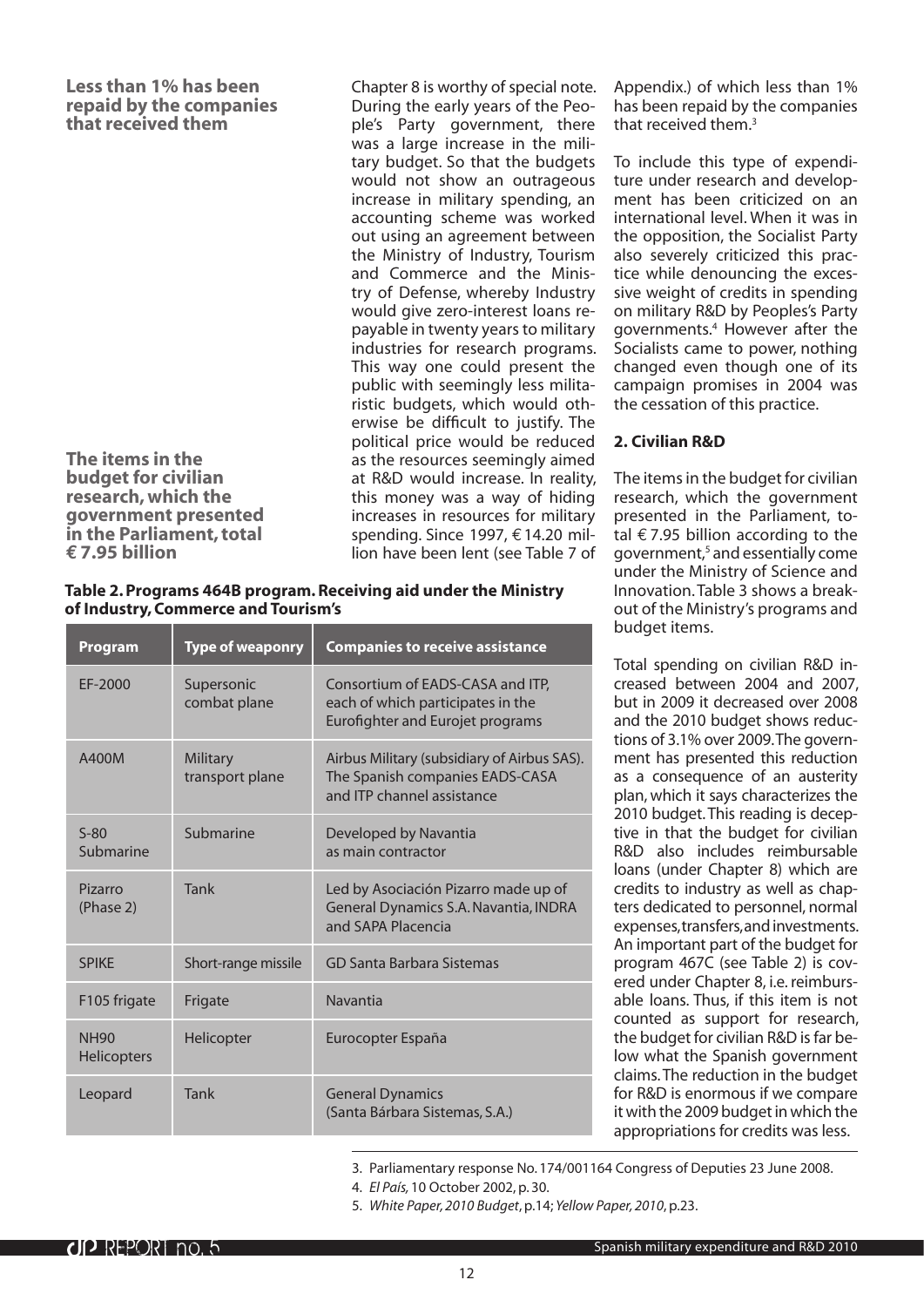**The budget cut in research by the government was worth an editorial in the prestigious Nature magazine**

**Spain has never stood out for the proportion of its budget that it dedicates to research and development**

Given this situation, it is easy to understand the displeasure of the Spanish scientific community as exemplified by the statement by the Confederation of Scientific Societies in Spain<sup>6</sup> or the open letter to the government from a group of researchers at the Center for Network Biomedical Research on Neurodegenerative Diseases)<sup>7</sup> which contains explicit criticism of the Spanish government's science policy and specifically the reduction in support for research in the 2010 budget.

The budget cut in research by the government was worth an editorial in the prestigious Nature magazine, where this reduction was criticized and pointed as an obstacle for the Spanish industry in the long term. Furthermore, the magazine recommended that the Spanish government copied the decisions taken by Germany or Greece consisting of research increase, despite the economic situation.

This budgeting policy reflects the government's priorities regarding investments and spending. The Spanish government is clearly not stressing research but aid to business and betrays the promise of a change in the model of growth. One might justify this with the argument that during a period of economic crisis there is no way not to reduce spending. But anyone who adopts this argument is simply saying he does not believe in knowledge as a path to progress. It is shocking that the Spanish government on the one hand argues for a change in the model of production, a sustainable economy and on the other, reduces its support for R&D. The situation is quite different in other countries such as the United States, France and

Germany which have increased their spending on research in their 2010 budgets. These countries are clearly also experiencing severe economic crises but nevertheless have stressed research and not in the form of loans.

Spain has never stood out for the proportion of its budget that it dedicates to research and development. Spending on R&D by Spain represents 1.27% of GDP according to 2007,<sup>8</sup> amounts well below those dedicated to the same purpose by countries such as Germany (2.54%), the USA (2.68%), France (2.08%), Japan (3.44%), Iceland (2.75%, Sweden (3.60%), or South Korea (3.47%). The level is clearly below the OECD average<sup>9</sup> (2.29% of GDP), the G7 (2.53%) the EU15 (1.90%) and even the EU 27 (1.77%) (see Table 8 and Graph 1 in the Appendix). Thus, even though the reduction in R&D in the 2010 budget was small, the situation is still dramatic. One should then not be surprising at the protests by various groups of scientists about the reduction that have appeared in the press. Despite the efforts of the Spanish government to gain a role in the leading groups of the world economy, we can safely say that in terms of the research and development Spain brings up the rear among industrialized countries.

Finally, after discussions in the Congress, the budget allocated for civil research was increased to the level of previous years (see column [2] in Table 2). The most significant increase corresponds to the 463B programme, which supports the research on universities and research centres. It was precisely this programme the one that raised many protests among scientists and it is very likely this was the

- 6. The statement can be found at http://www.cosce.org.
- 7. The letter was printed in *El País*, 1 October 2009, p. 31.
- 8. *L'OCDE en chiffres 2009.* Éditions OCDE, 2009, p. 78-79.
- 9. The OECD is the Organization for Economic Cooperation and Development. The members are: Australia, Austria, Belgium, Canada, Korea, Denmark, Slovakia, Spain, the United States, Finland, France, Germany, Greece, Hungary, Ireland, Iceland, Italy, Japan, Luxembourg, Mexico, Norway, New-Zealand, the Netherlands, Poland, Portugal, the United Kingdom, Sweden, Switzerland, the Czech Republic and Turkey.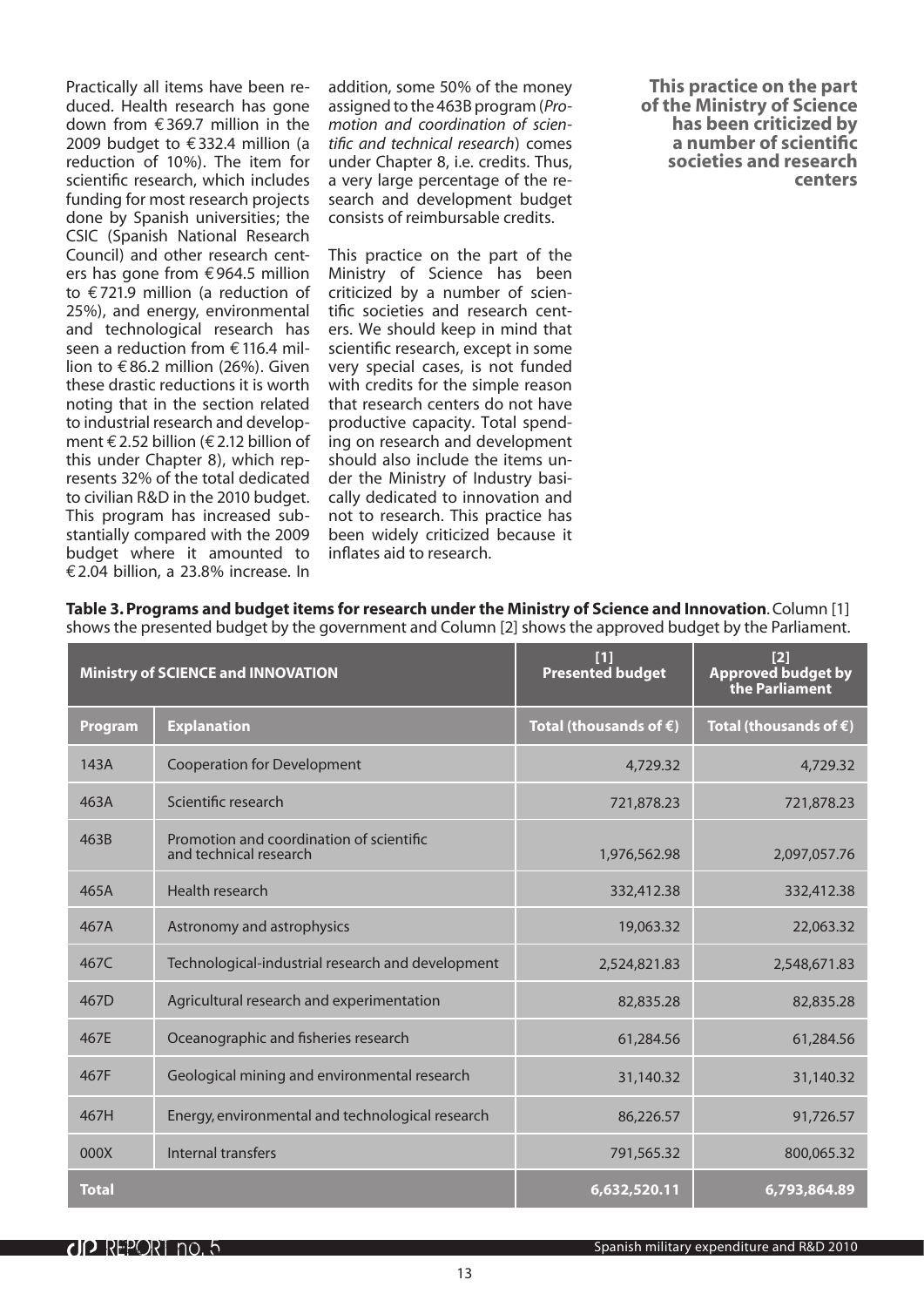

Health Research

Astronomy Astronomy<br>and Astrophysics Astrophysics

Agricultural Agricultural<br>Research

reason. Discussions in the Congress did not lead to any changes in military research.

#### **3. Comparison between military R&D and civilian R&D**

The amount the Ministry of Defense dedicates to military research is €231.9 million and as mentioned the Ministry of Industry contributes 950.91 million €. If we follow the Spanish government's logic of including budget items for credits to businesses, as does the Ministry of Science and Innovation, we also have to do so in the case of military research and industry. Then, the total spending on military investment in the 2010 budget would be €1.18 billion. As spending on civilian research totals €7.95 billion, the sum of civilian and military research is  $\epsilon$  9.13 billion of which 13% goes to military research and 87% to civilian research.

It is hard to say whether a billion  $\epsilon$ is a lot of money or not, but we can get a better idea if we compare this amount with the money dedicated to other areas. As an aid, the graph in Figure 2 shows the budgeting for other areas of research. Let us do a comparative calculation: the budget for the armed forces is three and a half times that dedicated to health research, almost forty times greater than that dedicated to geological-mining and environmental research, fourteen times that of agricultural research, and 1.6 times what is to be spent on funding all the research projects of all Spain's universities and all the research centers under the CSIC.

#### **4. Some final thoughts**

We do need to point out that in the past the situation was far worse. For example, the People's Party government in 2003 dedicated 34% of the total research to military research, which ranked Spain in a dishonorable second place among countries

worldwide in terms of military research as a proportion of GDP. Spain ranked only behind the US and ahead of countries such as Russia, Great Britain, and China. One must recognize that in recent years the government has reduced the budget for military research and increased that for civilian research, though we are still far from the situation prevailing in similar countries. Spain still brings up the rear in terms of civilian research. In order to be comparable to the G7, Spain would have to double R&D without counting aid in the form of credits (the G7 countries dedicate 2.53% of GDP to research).

Budget ( $\epsilon$  milions)

Budget (€ milions)

Total Armed Forces

D. of Industry

 $\overline{\Omega}$ 

of Industry

Scientific Research

D. of Defense

 $\overline{\mathsf{d}}$ 

of Defense

The Socialist government is not living up to the commitments it made in its 2004 electoral platform, in which it said it would not include Chapter 8 spending (reimbursable credits) in the category of research, and its 2008 campaign promises in which they stated the intention to continue support for research and increase research on health (it declined in both the 2009 and 2010 budgets.) The government's policy ignores the resolutions of the 37th Socialist Party convention which stated that an advanced society

**13% goes to military research**

Energy and

Energy and<br>Environmental F

Environmental Research

Research

**The budget for the armed forces is three and a half times that dedicated to health research**

**Oceanographic** and Fishing Research

.<br>Oceanographic<br>and Fishing Rese

**Fishing Research** 

**In order to be comparable to the G7, Spain would have to double R&D**

**The Socialist government is not living up to the commitments it made in its 2004 electoral platform, in which it said it would not include Chapter 8 spending (reimbursable credits) in the category of research**



10. The resolutions of the 137th party convention, p. 32. This document can be con-

sulted at www.psoe.es.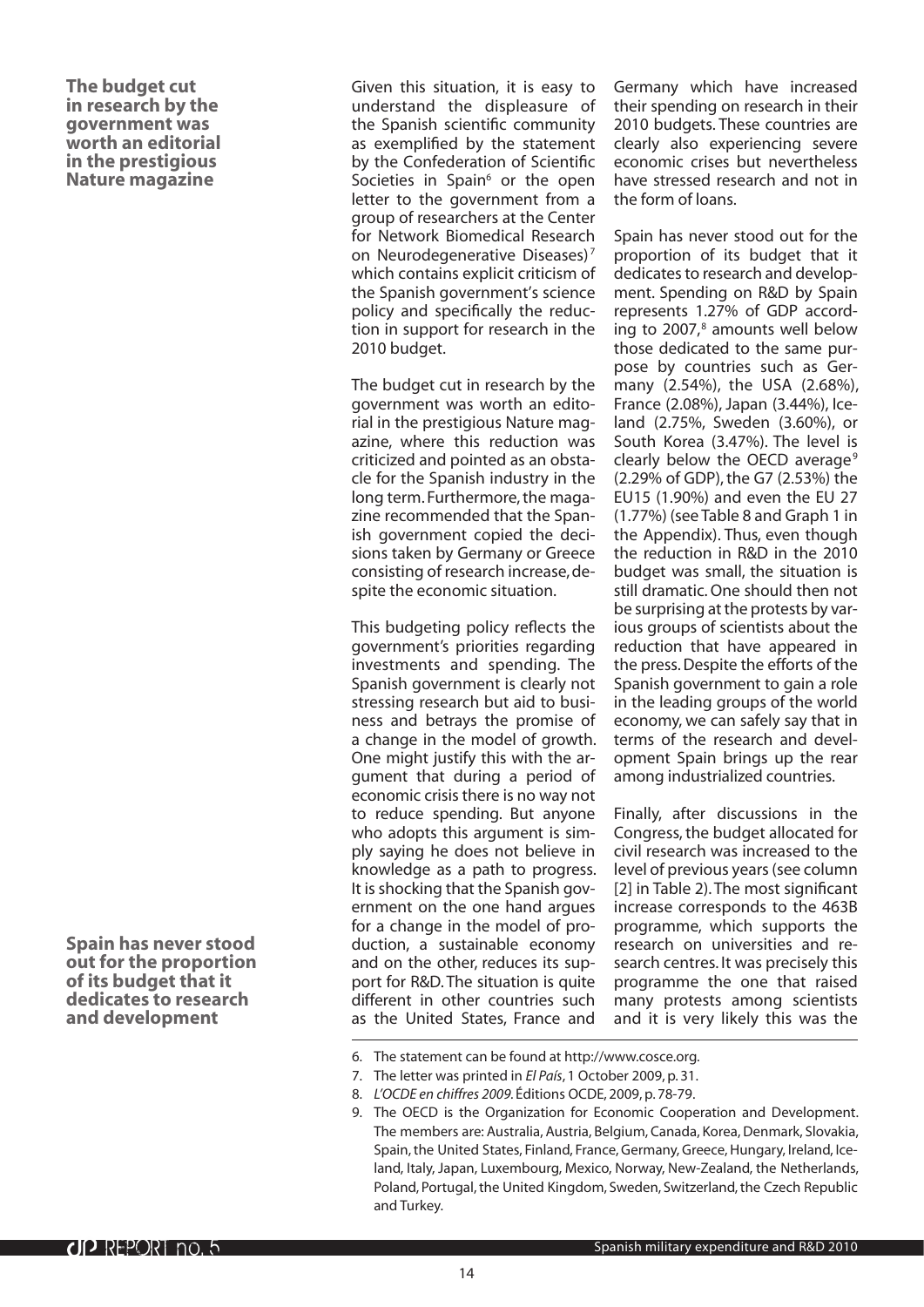**What is needed is an increase in civilian research until we are at the level of similar countries** 

as it has presented a 2010 budget with a huge reduction in research and development.

The Spanish government still counts credits to industry as part of research, which inflates the research budget. Thus, the real research budget is much smaller than what the government shows in its budget.

One cannot argue that the reduction in civilian research is an aspect of the worldwide crisis as other countries have increased not only the resources they dedicate to applied research but that going to basic research. It is precisely in times of crisis that one must invest in activities that help change the model of production and make it more efficient, something that is particularly urgently needed in Spain.

The Spanish government's priorities ignore the real needs of the population. The issues that concern the population like health, energy, environment and education are not reflected in the aid the government gives to research. The resources the government dedicates to research in these areas are less than those it dedicates to military investigation, which, make no mistake, involves improving weaponry that serves to kill more efficiently.

The road that needs to be taken is clear: what is needed is an increase in civilian research until we are at the level of similar countries and a drastic reduction in military research if we want to contribute to a juster, more peaceful world.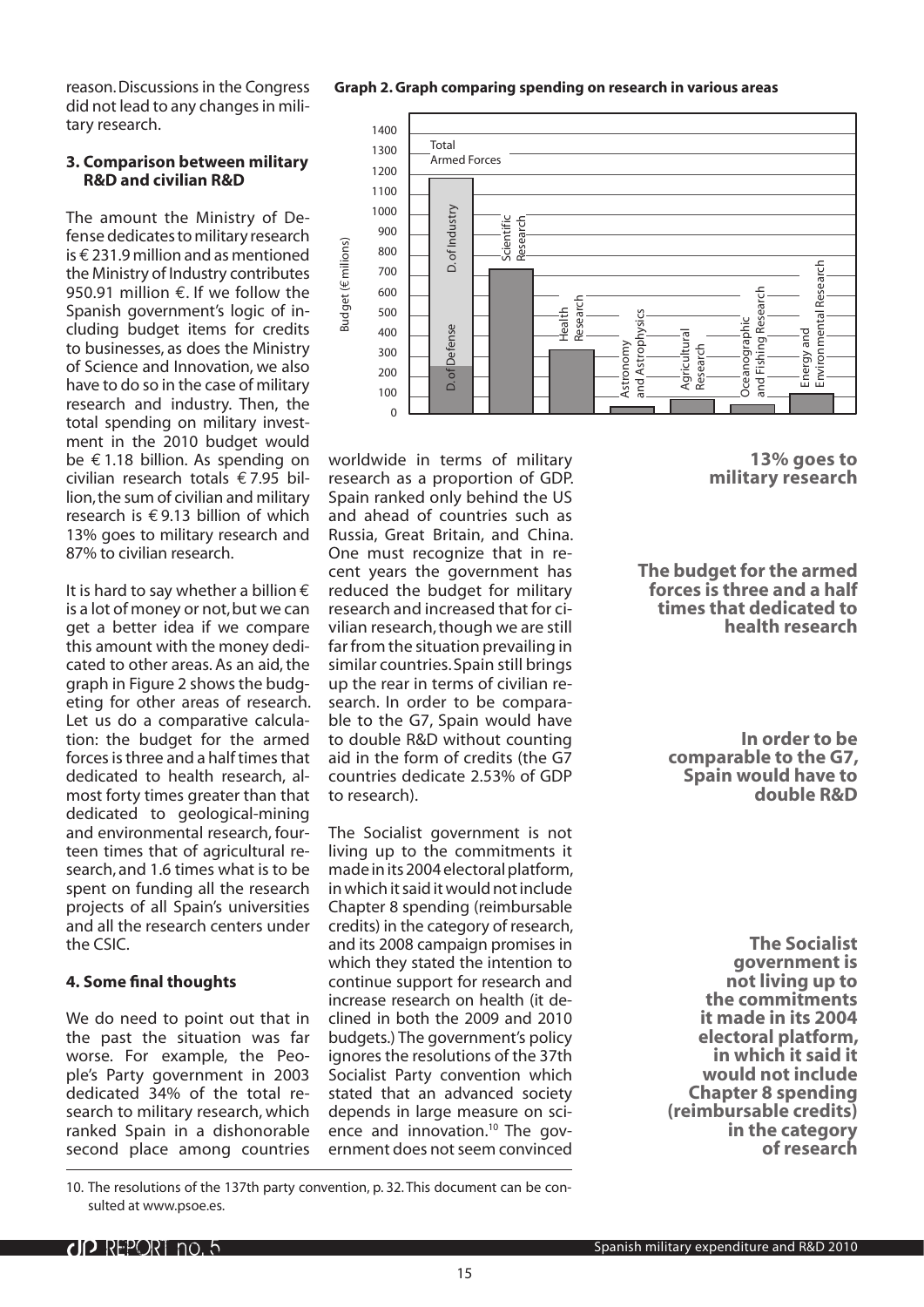### **ANNEX**

In this annex different tables and graphics are attached, which complement this data report. For more information about this issues see **http://www.centredelas.org/**

| <b>Table 7.1997-2009 military R&amp;D</b> (current $€$ million) |  |
|-----------------------------------------------------------------|--|
|-----------------------------------------------------------------|--|

| <b>Year</b>  | <b>R&amp;D Ministry</b><br>of Defence | <b>Military R&amp;D</b><br><b>Ministry of Industry</b> | <b>Total military R&amp;D</b> | <b>Total R&amp;D</b> | Military/total (%) |
|--------------|---------------------------------------|--------------------------------------------------------|-------------------------------|----------------------|--------------------|
| 1997         | 290.11                                | 210.36                                                 | 500.47                        | 1,352.68             | 37.00              |
| 1998         | 300.14                                | 581.00                                                 | 881.14                        | 1,867.95             | 47.20              |
| 1999         | 294.75                                | 1,198.58                                               | 1,493.33                      | 2,767.84             | 54.00              |
| 2000         | 293.48                                | 964.11                                                 | 1,257.59                      | 3,053.86             | 41.20              |
| 2001         | 382.11                                | 947.80                                                 | 1,329.91                      | 3,435.30             | 38.70              |
| 2002         | 314.04                                | 1,176.85                                               | 1,490.89                      | 3,465.40             | 38.30              |
| 2003         | 322.97                                | 1,049.90                                               | 1,372.87                      | 4,000.12             | 34.30              |
| 2004         | 303.42                                | 1,070.00                                               | 1,373.42                      | 4,402.00             | 31.20              |
| 2005         | 315.69                                | 1,014.60                                               | 1,330.29                      | 4,972.23             | 26.70              |
| 2006         | 325.88                                | 1,358.01                                               | 1,683.89                      | 6,510.81             | 26.00              |
| 2007         | 361.04                                | 1,225.06                                               | 1,586.10                      | 8,060.42             | 19.70              |
| 2008         | 355.67                                | 1,308.57                                               | 2,363.67                      | 9,342.55             | 17.82              |
| 2009         | 312.41                                | 1,149.92                                               | 1,462.33                      | 9,654.29             | 15.15              |
| 2010         | 231.89                                | 950.91                                                 | 1,182.80                      | 9,128.80             | 12.96              |
| <b>Total</b> | $\sqrt{4,403.60}$                     | 14,205.67                                              | 19,308.70                     | 72,014.25            |                    |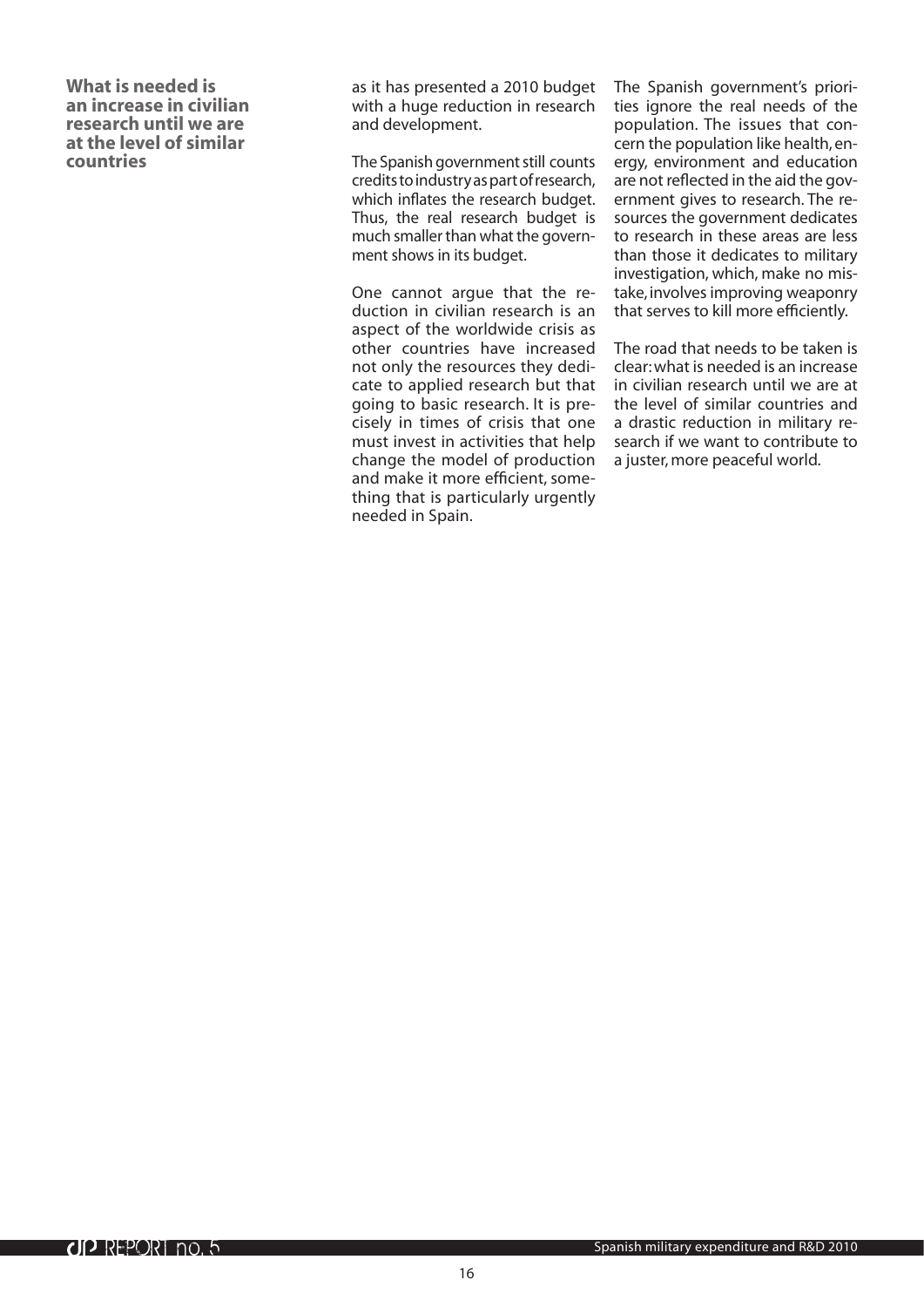| <b>Countries</b>      | % of GDP | <b>Per inhabitant</b><br>(\$ US current) |
|-----------------------|----------|------------------------------------------|
| Sweden                | 3.60     | 1,320                                    |
| Korea                 | 3.47     | 861                                      |
| Finland               | 3.47     | 1,206                                    |
| Japan                 | 3.44     | 1,157                                    |
| Switzerland           | 2.90     | 1,003                                    |
| Iceland               | 2.75     | 980                                      |
| <b>United States</b>  | 2.68     | 1,221                                    |
| Austria               | 2.56     | 952                                      |
| <b>Denmark</b>        | 2.55     | 917                                      |
| Germany               | 2.54     | 874                                      |
| France                | 2.08     | 680                                      |
| <b>Australia</b>      | 2.01     | 716                                      |
| Canada                | 1.88     | 724                                      |
| Belgium               | 1.87     | 662                                      |
| <b>United Kingdom</b> | 1.79     | 640                                      |
| <b>Netherlands</b>    | 1.70     | 669                                      |
| Norway                | 1.64     | 878                                      |

| Table 8. R&D in OECD countries in 2007 |  |  |  |
|----------------------------------------|--|--|--|
|----------------------------------------|--|--|--|

| <b>Countries</b>      | % of GDP | <b>Per inhabitant</b><br>(\$ US current) |
|-----------------------|----------|------------------------------------------|
| Luxemburg             | 1.63     | 1,300                                    |
| <b>Check Republic</b> | 1.54     | 369                                      |
| Ireland               | 1.31     | 591                                      |
| <b>Spain</b>          | 1.27     | 401                                      |
| <b>New Zeeland</b>    | 1.21     | 325                                      |
| Portugal              | 1.18     | 269                                      |
| Italy                 | 1.13     | 334                                      |
| Hungry                | 0.97     | 181                                      |
| <b>Turkey</b>         | 0.71     | 92                                       |
| Greece                | 0.57     | 163                                      |
| Poland                | 0.57     | 91                                       |
| Mexico                | 0.46     | 57                                       |
| Slovakia              | 0.46     | 92                                       |
| G7                    | 2.53     | 981                                      |
| <b>EU-15</b>          | 1.90     | 635                                      |
| <b>EU-27</b>          | 1.77     | 530                                      |
| <b>OECD</b>           | 2.29     | 748                                      |

Source: *L'OCDE en chiffres 2009*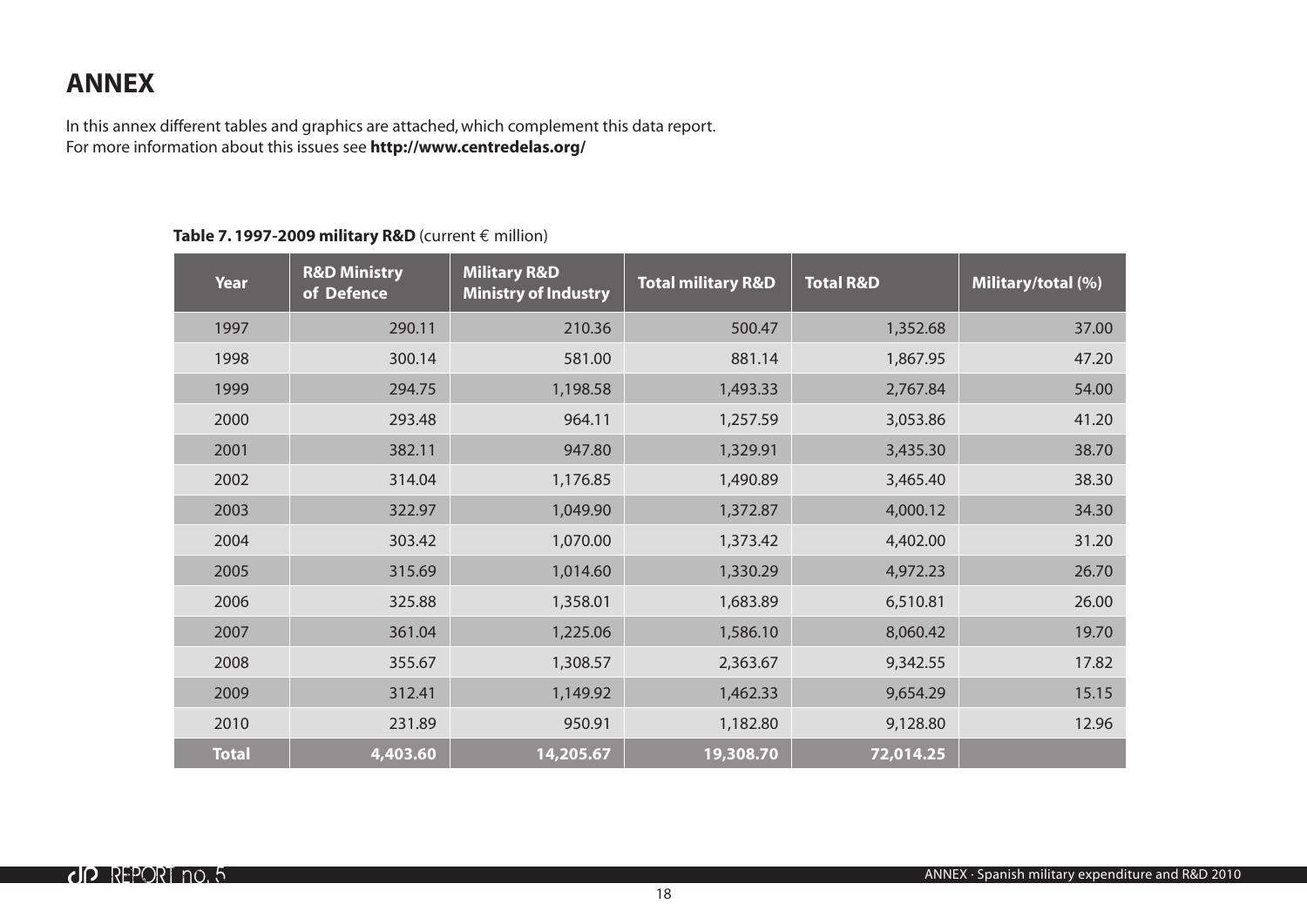#### **Table 9. Initial budged** (current € million)

| <b>Concepts</b>                                                   | 2001      | 2002              | 2003      | 2004      | 2005                   | 2006      | 2007      | 2008      | 2009      | 2010      |
|-------------------------------------------------------------------|-----------|-------------------|-----------|-----------|------------------------|-----------|-----------|-----------|-----------|-----------|
| Ministry of Defence                                               | 6,060.76  | 6,322.65          | 6,479.65  | 6,746.77  | 7,024.79               | 7,416.53  | 8,052.76  | 8,492.61  | 8,240.77  | 7,694.86  |
| <b>Autonomous Organisms</b><br>of Ministry of Defence             | 1,040.92  | 1,067.16          | 1,137.32  | 1,184.64  | 1,242.02               | 1,232.15  | 1,282.19  | 1,334.63  | 1,230.53  | 1,218.19  |
| National<br>Intelligence Centre                                   |           | $\qquad \qquad -$ | 138.00    | 161.95    | 189.74                 | 208.57    | 241.57    | 264.71    | 255.06    | 241.37    |
| <b>Total Ministry</b><br>of Defence                               | 7,101.68  | 7,389.81          | 7,754.97  | 8,093.36  | 8,456.55               | 8,857.25  | 9,576.52  | 10,091.95 | 9,726.36  | 9,154.42  |
| Military passive budget                                           | 2,390.36  | 2,438.17          | 2,617.28  | 2,685.14  | 2,855.16               | 2,993.18  | 3,102.21  | 3,184.35  | 3,298.14  | 3,328.59  |
| <b>ISFAS (Other Ministries)</b>                                   |           | 441.40            | 462.96    | 551.75    | 571.98                 | 587.80    | 563.62    | 565.60    | 602.53    | 617.53    |
| <b>Guardia Civil</b><br>(Civil Police/Home Office)                | 1,774.41  | 1,842.14          | 1,985.35  | 2,080.56  | 2,143.72               | 2,364.38  | 2,657.51  | 2,893.37  | 2,941.51  | 2,973.17  |
| <b>Military R&amp;D</b><br>(Ministry of Industry)                 | 947.80    | 1,176.85          | 1,049.90  | 1,110.80  | 1,014.60               | 1,358.01  | 1,225.06  | 1,308.57  | 1,149.92  | 950.91    |
| International military<br>Organizations<br>(Foreign Affairs)      | 7.46      |                   | 7.33      | 11.21     | 18.03                  | 8.83      | 7.79      | 7.80      | 56.57     | 11.07     |
| <b>Total Defence</b><br><b>SIPRI and NATO criteria</b>            | 12,221.71 | 13,288.37         | 13,877.79 | 14,532.82 | $\overline{15,060.04}$ | 16,169.45 | 17,132.71 | 18,051.64 | 17,775.03 | 17,035.69 |
| <b>Conscience Objection</b><br>(Ministry of Justice) <sup>1</sup> | 21.14     |                   |           |           |                        |           |           |           |           |           |
| Public debt interests                                             | 1,068.79  | 1,080.55          | 1,201.48  | 1,204.80  | 1,117.77               | 919.91    | 844.61    | 858.68    | 834.57    | 1,125.20  |
| <b>Total Military</b><br><b>Expenditure</b>                       | 13,311.64 | 14,368.92         | 15,079.27 | 15,737.62 | 16,177.81              | 17,089.36 | 17,977.32 | 18,910.32 | 18,609.60 | 18,160.89 |
| % GDP                                                             | 1.95%     | 1.97%             | 1.93%     | 1.87%     | 1.78%                  | 1.74%     | 1.71%     | 1.73%     | 1.77%     | 1.73%     |
| % Budget                                                          | 6.36%     | 6.87%             | 6.91%     | 6.88%     | 6.67%                  | 6.11%     | 5.53%     | 5.42%     | 5.11%     | 4.70%     |

1. Due to the army profesionalization this item desapeared.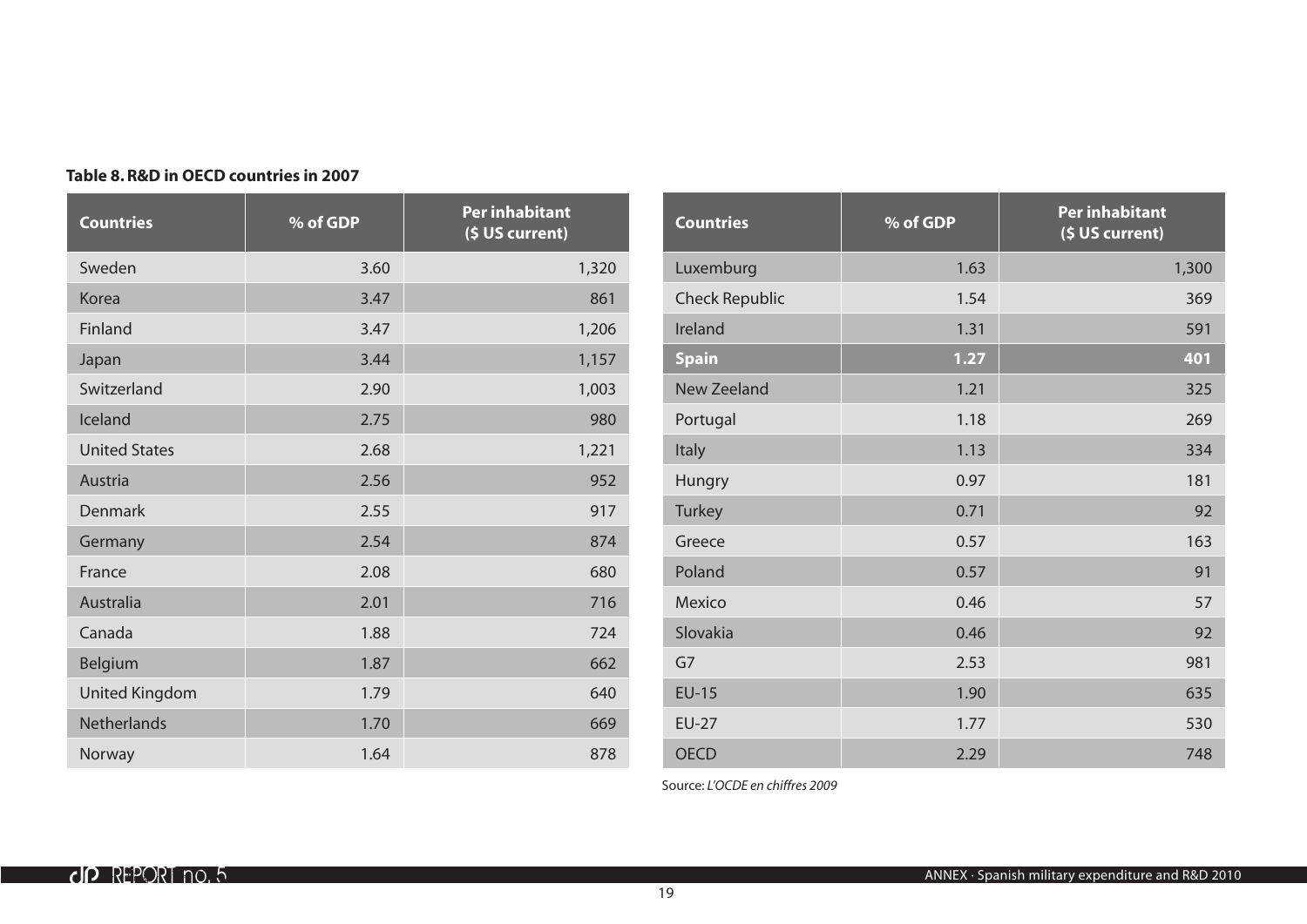| Table 10. Settled budged (current € million) |  |
|----------------------------------------------|--|
|----------------------------------------------|--|

| <b>Concepts</b>                                       | 2000     | 2001     | 2002              | 2003     | 2004     | 2005     | 2006      | 2007      | 2008      | 2009 <sup>1</sup> |
|-------------------------------------------------------|----------|----------|-------------------|----------|----------|----------|-----------|-----------|-----------|-------------------|
| Ministry of Defence                                   | 6,257.84 | 6,569.92 | 6,919.65          | 7,110.73 | 7,529.72 | 7,892.32 | 8,571.34  | 9,340.08  | 9,810.79  | 9,346.30          |
| <b>Autonomous Organisms</b><br>of Ministry of Defence | 799.85   | 1,100.27 | 1,114.06          | 1,220.73 | 1,557.14 | 1,554.37 | 1,600.13  | 1.654,83  | 1,613.57  | 1,280.31          |
| National<br>Intelligence Centre <sup>2</sup>          |          |          | $\qquad \qquad -$ | 138.89   | 130.05   | 180.00   | 208.57    | 241.57    | 264,71    | 255.06            |
| <b>Total Ministry</b><br>of Defence                   | 7,057.69 | 7,670.19 | 8,033.71          | 8,470.35 | 9,216.91 | 9,626.69 | 10,380.04 | 11,236.48 | 11,689.07 | 10,881.67         |
| <b>Initial Total Defence</b>                          | 6,279.93 | 7,101.68 | 7,389.81          | 7,754.97 | 8,093.36 | 8,456.55 | 8,857.25  | 9,576.52  | 10,091.95 | 9,726.36          |
| <b>Settled Total Defence</b>                          | 7,057.69 | 7,670.19 | 8,033.71          | 8,470.35 | 9,216.91 | 9,626.69 | 10,380.04 | 11,236.48 | 11,689.07 | 10,881.67         |
| % Variation                                           | 12.4     | 8.4      | 8.6               | 9.4      | 13.8     | 13.8     | $17.2$    | 17.3      | 15.8      | 11.9              |

1. Provisional settelment on 30/9/2009.

2. Initial budged has been consigned since CNI does not provide the settled budget arguing it is under the Official Secrets Law.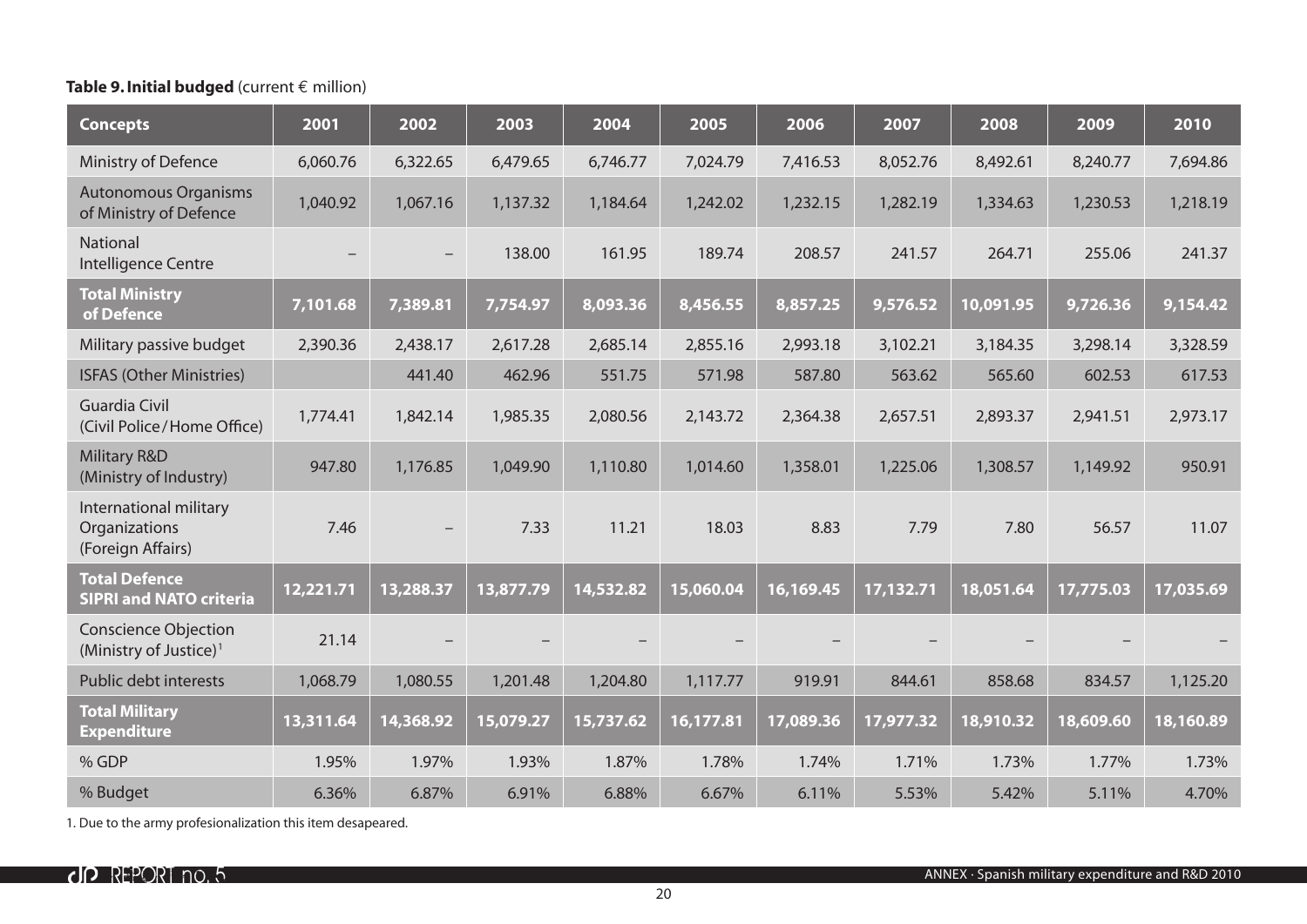

#### **Graph 1. R&D (% GDP)**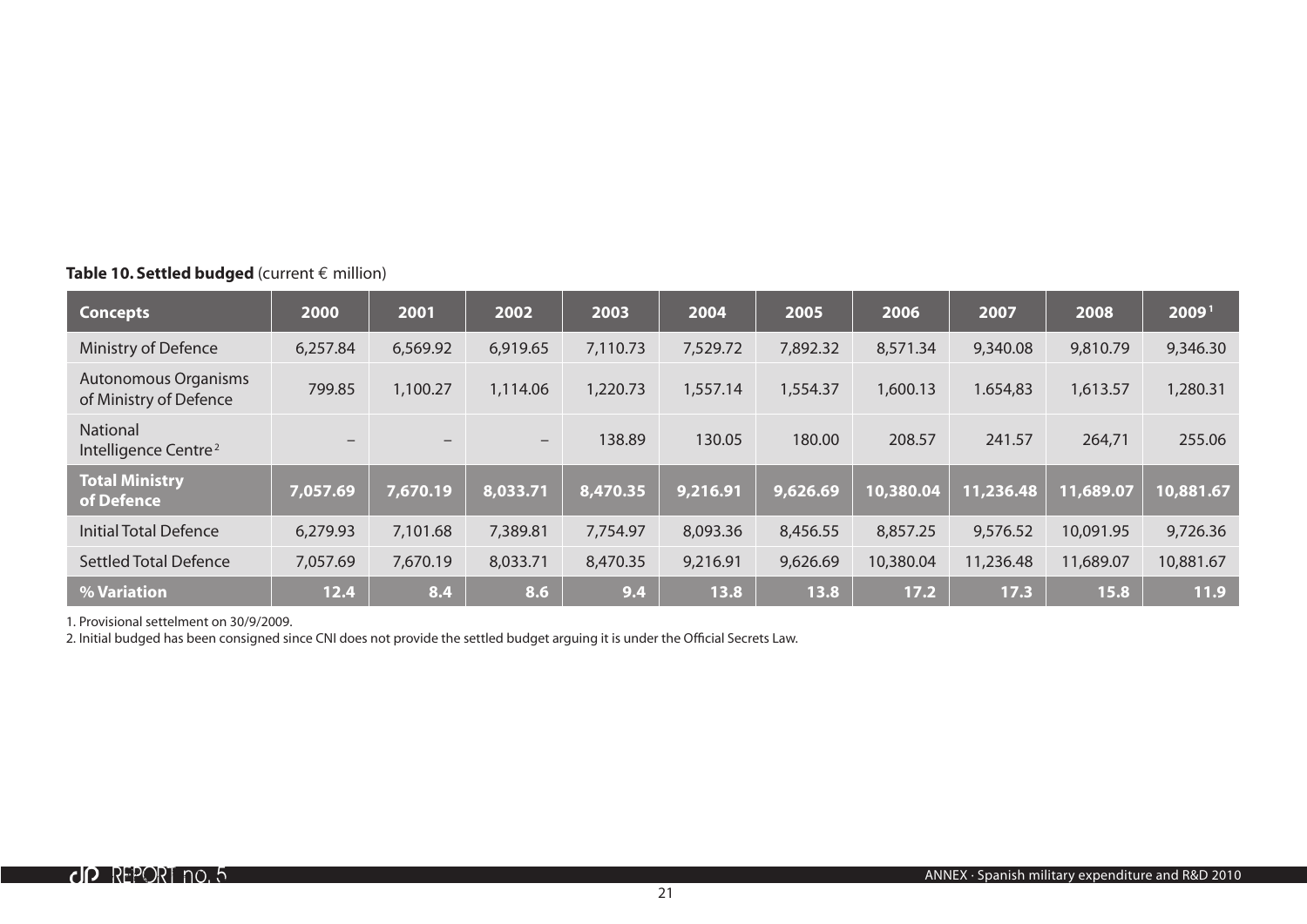

**Graph 2. Evolution of the Ministery of Defence Budget**

**Graph 3. % Initial/settled variation budget**

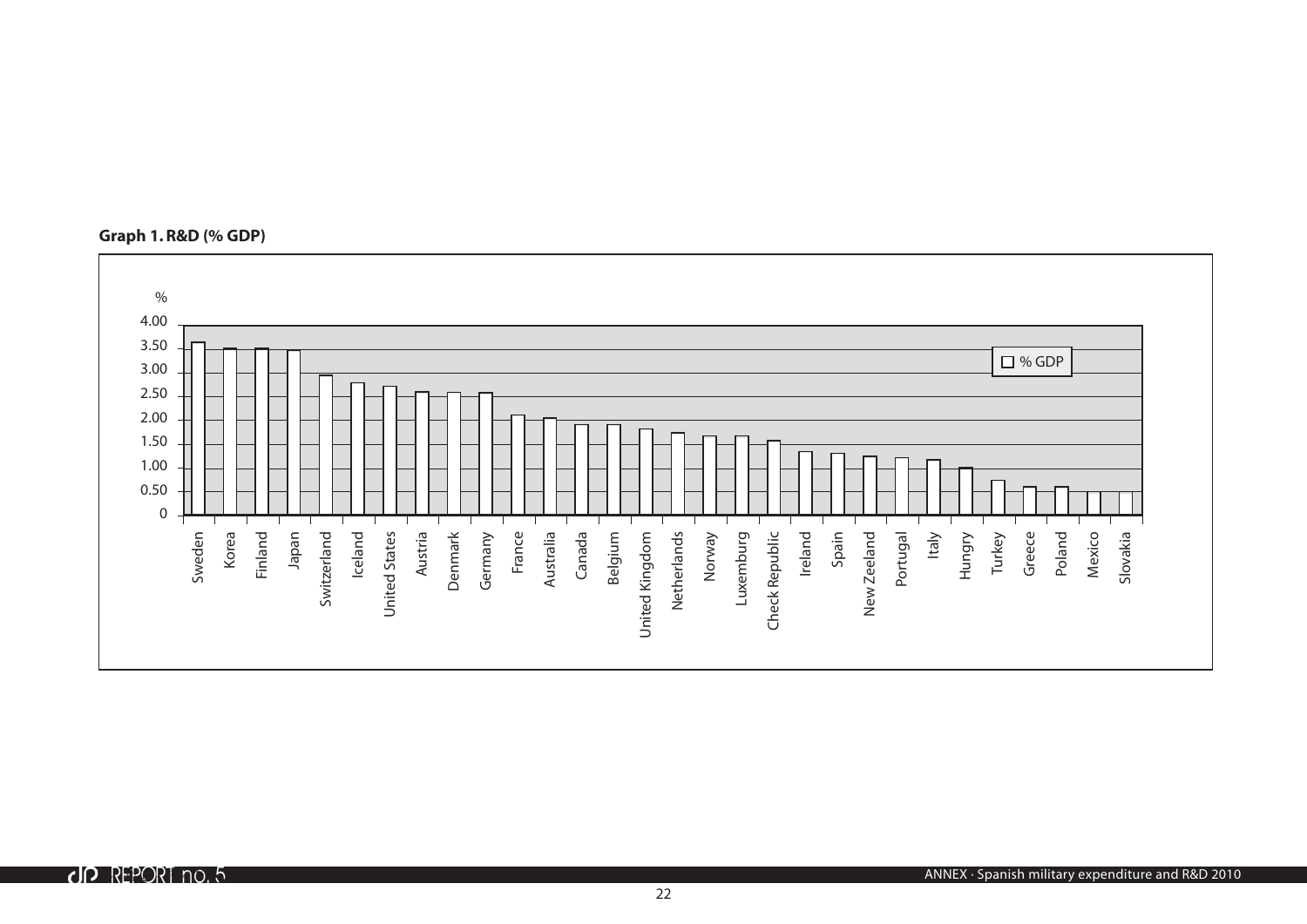#### **Table 11. 2009 current main arms contracts** (current € million)

| <b>Concepts</b>                               | <b>Provider</b>                                                                | <b>Period</b> | <b>Initial cost</b> | <b>Current cost</b> | <b>Notes and source</b>                                  |
|-----------------------------------------------|--------------------------------------------------------------------------------|---------------|---------------------|---------------------|----------------------------------------------------------|
| 87 EF-2000 fighters<br>(Eurofighter)          | EADS-CASA, Santa<br>Bárbara, ITP, Indra,<br>Gamesa, Tecnobite                  | 1997/2024     | 6,363.10            | 10,795.40           | 1,598.7 R&D,<br>9,196.7 production<br>Infodefensa 1/7/09 |
| 24 Tiger<br>combat helicopter                 | Eurocopter, Sener,<br>Amper, ECESA, Indra                                      | 1997/2014     | 1,081.82            | 1,353.50            |                                                          |
| 27 A400M<br>transport plane                   | Eads-Casa, Flabel, ITP,<br>Sener, Tecnobit, Alcor                              | 2001/2020     | 3,449.81            | 4,442.52            |                                                          |
| 5 F-100 Frigates                              | Navantia, Indra, Maxam                                                         | 1997/2009     | 2,145.84            | 2,388.00            | Fuerzas 5/2007                                           |
| F-100 frigates<br>Aegis systems               | Lockheed Martin,<br>Amper                                                      | 2006/2009     | 200.00              | 200.00              |                                                          |
| 239 2E Leopard<br>armoured vehicles           | Santa Bárbara, Indra,<br>Navantia, Electroop,<br>Sapa Placencia, Amper,<br>CAF | 1996/2017     | 1,941.77            | 2,139.70            | Infodefensa 4/4/08                                       |
| 108 Leopard armoured<br>vehicles (used units) | Germany<br>gouvernament                                                        | 2005/2016     | 16.92               | 16.92               |                                                          |
| 212 Pizarro armoured                          | Santa Bárbara, Steyr,<br>Puch, Indra                                           | 2005/2024     | 707.47              | 781.00              | Fuerzas 5/2007                                           |
| 4 S-80 submarines                             | Navantia, Tecnobit,<br>Abengoa                                                 | 2011/2014     | 1,502.53            | 1,755.90            |                                                          |
| 1 LLX strategic ship                          | Navantia                                                                       | 2004-2010     | 360.00              | 374.22              |                                                          |
| 4 BAM ships                                   | Navantia                                                                       | 2006/2010     | 215.00              | 340.00              |                                                          |
| 1 supplier ship BAC                           | Navantia                                                                       | 2003/2022     | 228.76              | 228.76              |                                                          |
| 12 LCM<br>disembark boats                     | Navantia                                                                       | 1997/2009     | 33.69               | 33.69               |                                                          |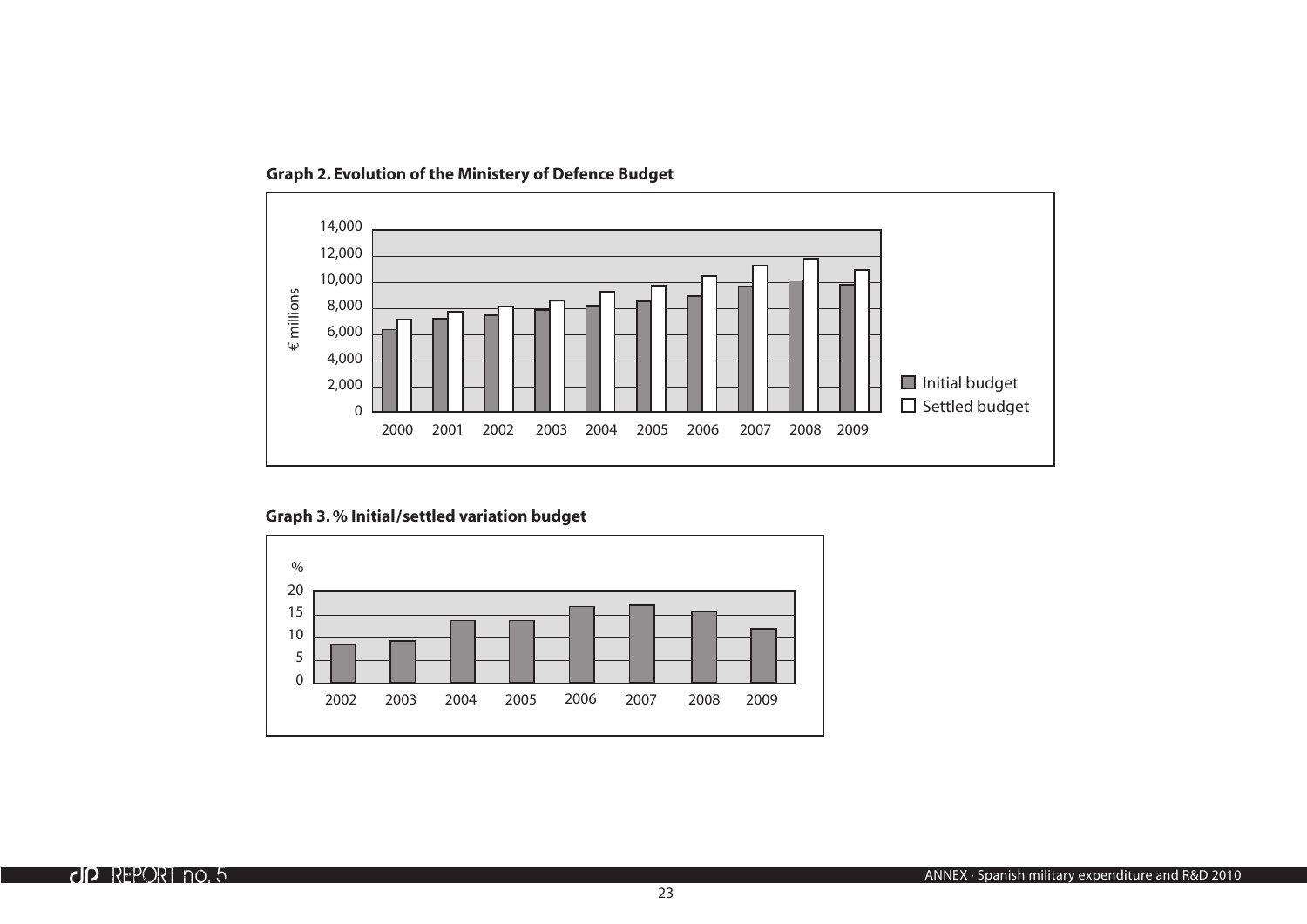| <b>Concepts</b>                                         | <b>Provider</b>                                                    | <b>Period</b> | <b>Initial cost</b> | <b>Current cost</b> | <b>Notes and source</b> |
|---------------------------------------------------------|--------------------------------------------------------------------|---------------|---------------------|---------------------|-------------------------|
| 45 NH-90 helicopters                                    | Eurocopter, Sener,<br><b>ECESA General Electric,</b><br>ITP, Indra | 2006/2012     | 1,260.00            | 1,300.00            | 5 Días 22/6/07          |
| 67 C-15 planes<br>(EF-18 Hornet)<br>(modernization)     | EADS-CASA                                                          | 1998/2009     | 186.00              | 212.00              | Fuerzas 2/09            |
| 5 P3 Orión P3-Orion<br>(modernization)                  | <b>EADS-CASA</b>                                                   | 2005/2011     | 108.90              | 108.90              | Fuerzas 82              |
| 13 C-295 planes                                         | EADS-CASA                                                          | 2005/2009     | 174.82              | 205.00              | Fuerzas 10/07           |
| 84 Centauro vehicles                                    | Iveco, Amper,<br>Oto Melara                                        | 1999/2009     | 134.65              | 134.65              |                         |
| 43 Mísisls<br>Kepd-350 Taurus<br>(F-18 and Eurofigther) | Taurus Systems, EADS,<br>Sener                                     | 2004/2010     | 59.21               | 59.21               |                         |
| 232 Meteor missiles<br>(F-18 and Eurofigther)           | MBDA, Inmize, INTA                                                 | 1999/2009     | 62.13               | 62.13               |                         |
| 768 Iris-T missiles<br>(EF-18 and Eurofigther)          | Sener, Expal, ICSA                                                 | 2005/2011     | 247.32              | 247.32              | Infodefensa 23/5/09     |
| 64 Standard missiles<br>(Frigates F-100)                | Raytheon (USA)                                                     | 1996/2008     | 160.50              | 106.50              |                         |
| 120 Sparrow missiles<br>(F-18 and F-100)                | Indra                                                              | 1997/2015     | 50.86               | 50.86               |                         |
| 40 S-80<br>submarine torpedoes                          | Germany gouvernament,<br>Amper, Iveco                              | 2005/2014     | 76.31               | 76.31               |                         |
| 70 155/52 mm howitzer                                   | Santa Bárbara, Amper,<br><b>Iveco</b>                              | 2006/2023     | 190.97              | 190.97              |                         |
| 5 AV-8B planes                                          | EADS-CASA, Indra, ITP,<br>Iberia                                   | 1997/2018     | 148.06              | 148.06              |                         |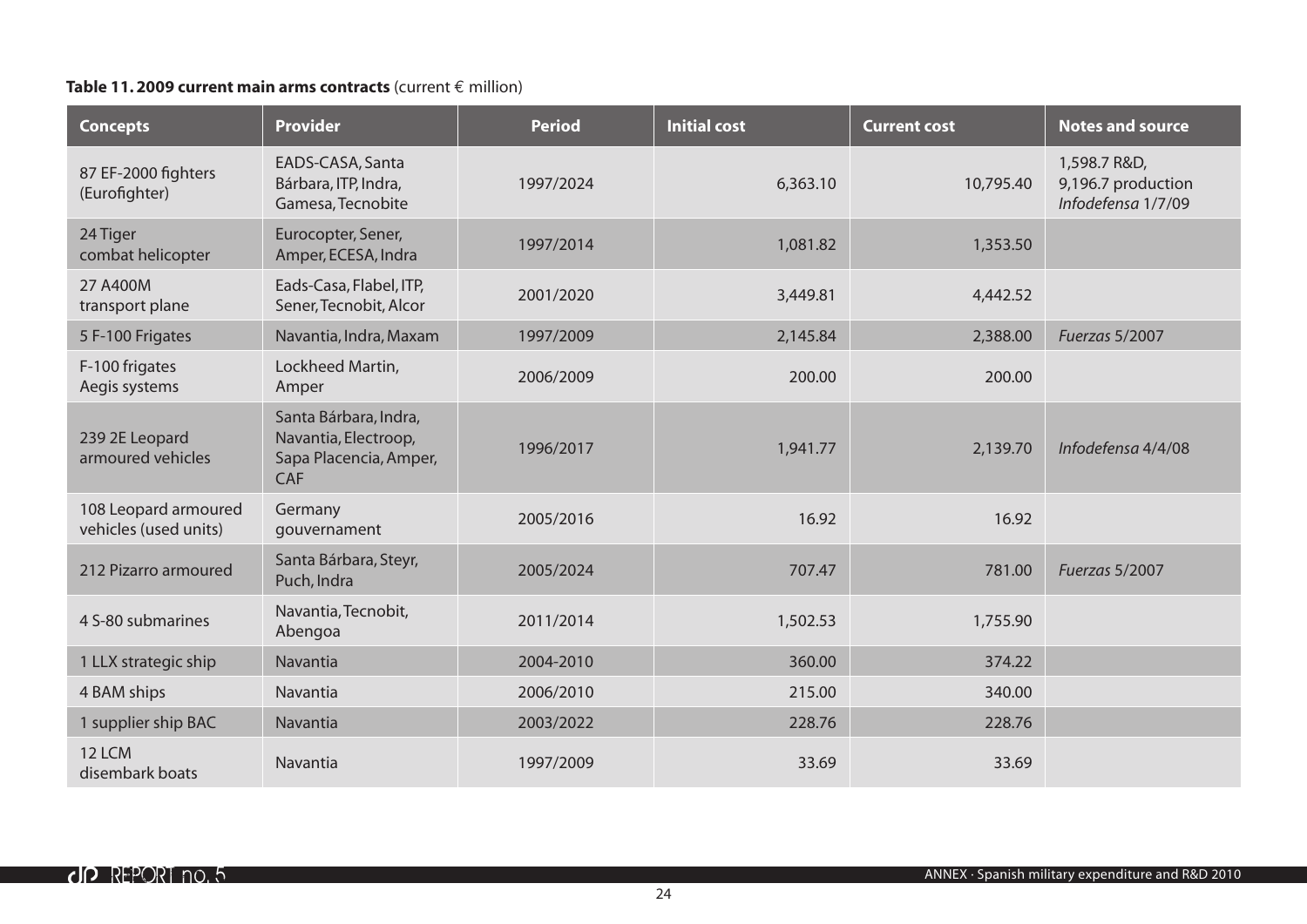| <b>Concepts</b>                                                 | <b>Provider</b>                                       | <b>Period</b> | <b>Initial cost</b> | <b>Current cost</b> | <b>Notes and source</b>                                      |
|-----------------------------------------------------------------|-------------------------------------------------------|---------------|---------------------|---------------------|--------------------------------------------------------------|
| Communication<br>and satellites                                 | Indra, INTA, Hispasat                                 | 1995/2009     | 81.87               | 81.87               |                                                              |
| 37 "Soldier of Future"<br>programs                              | EADS-CASA, GMV,<br>Tecnobit, Indra                    | 2006/2009     | 24.50               | 24.50               | Europa Press 18/9/06,<br>Fuerzas 2/08                        |
| 4 EC-135 helicopters                                            | Eurocopter (EADS)                                     | 2006/2009     | 25.00               | 25.00               | 22/12/2006                                                   |
| UAV unmanned<br>combat plane (Neurón)                           | EADS-CASA, Thales,<br>Indra                           | 2007/2012     | 35.50               | 35.50               | <b>Total cost</b><br>€ 1.000 millions<br>Confidential 9/5/08 |
| 4 Arthur radar systems                                          | Ericsson                                              | 2006/2012     | 69.09               | 69.09               | Europa Press 28/11/06                                        |
| 4 unmanned plane UAV<br>Searcher MKII-J                         | Aircarft Industries Israel<br>(IAI), Indra, Eads-Casa | 2007/2009     | 14.37               | 23.14               | 25/4/07, El País,<br>Fuerzas 82                              |
| 24 Tomahawk missiles<br>(of forecast of 60)<br>(F-100 and S-80) | Raytheon (USA)                                        | 2008/2012     |                     |                     | SUSPENDED<br>Infodefensa 12/10/09                            |
| 19 Chinook transport<br>helicopters<br>(modernization)          | <b>EADS-CASA</b>                                      | 2007/2009     | 53.00               | 53.00               |                                                              |
| Secure systems<br>for Chinook Helicopters                       | <b>NATO</b>                                           | 2009/2010     | 16.00               | 16.00               | Infodenfensa 8/8/09                                          |
| 2,600 Spike MR<br>and ER missiles<br>(260 batteries)            | Rafael (Israel), Santa<br>Bárbara, Tecnobit           | 2008/2022     | 260.00              | 371.00              | Comerciodigital 29/1/08                                      |
| Mistral-2 missiles<br>(Tiger helicopters)                       | <b>MBDA</b>                                           | 2007/2011     | 27.73               | 27.73               | Fuerzas 11/2007                                              |
| Military emergency<br>units equipment                           | Trucks to Iveco,<br>4x4 to Santana                    | 2007/2010     | 40.00               | 230.00              | Fuerzas 6/07,<br>El Pais 19/10/07,<br>Infodefensa 26/3/08    |
| Fire extinguishing<br>aircrafts                                 | Bombardier                                            | 2008/2010     | 40.50               | 40.50               | Infodefensa 26/3/08                                          |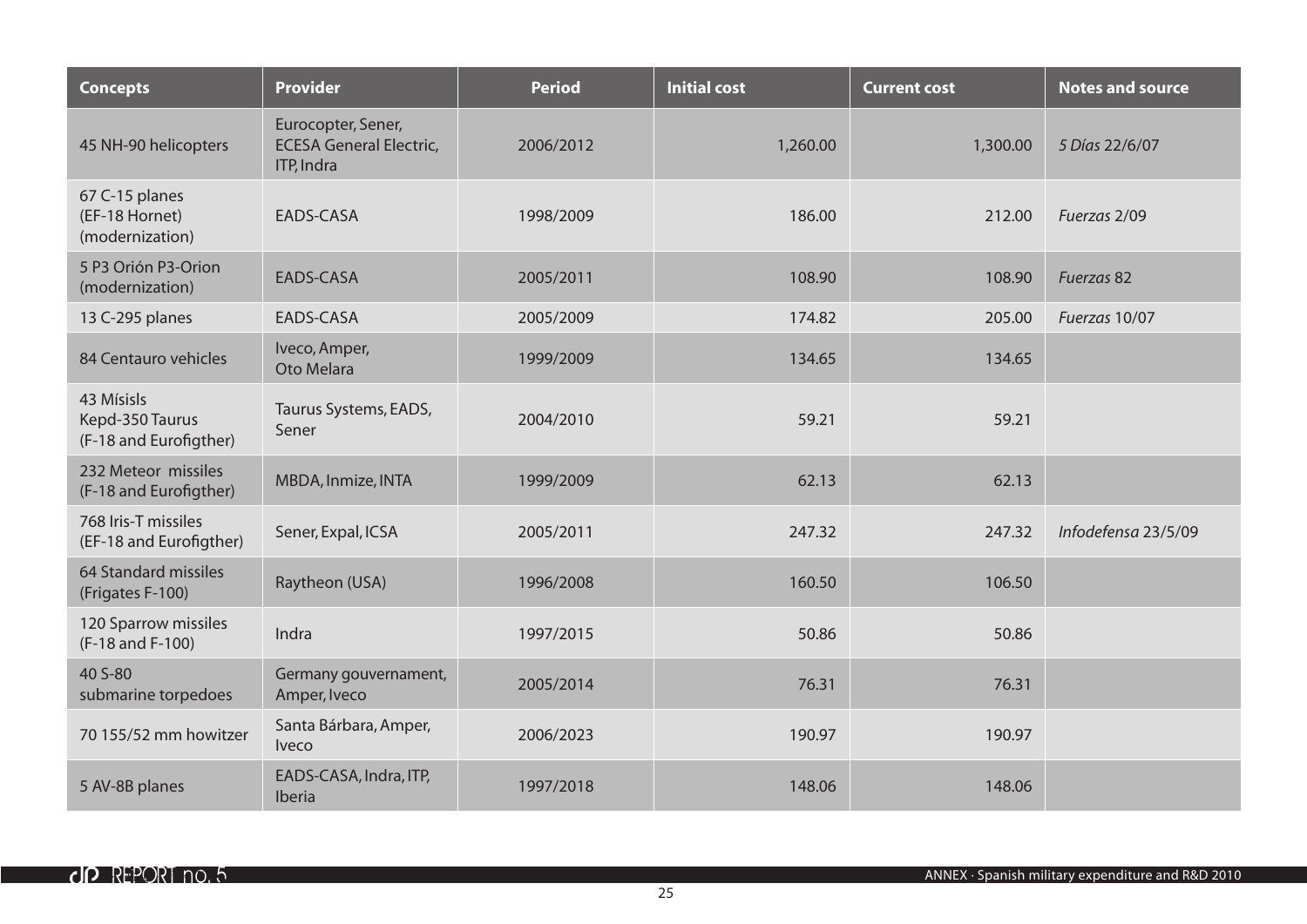| <b>Concepts</b>                                                    | <b>Provider</b>                   | <b>Period</b> | <b>Initial cost</b> | <b>Current cost</b> | <b>Notes and source</b>                  |
|--------------------------------------------------------------------|-----------------------------------|---------------|---------------------|---------------------|------------------------------------------|
| 6 CN-235 MP planes<br>(modernization)                              | <b>EADS-CASA</b>                  | 2007/2010     | 49.80               | 49.80               | Fuerzas 3/08                             |
| 4 AV-8V Harrier planes<br>(modernization)                          | <b>EADS-CASA</b>                  | 2007/2011     | 11.50               | 11.50               | Fuerzas 8/08                             |
| <b>P34G</b> tactical<br>radiotelephones                            | Amper                             | 2007/2010     | 180.00              | 180.00              | Fuerzas 10/07                            |
| 220 MRAP armoured<br>vehicles model LMV<br>(1 <sup>st</sup> phase) | Iveco Spain                       | 2007/2010     | 143.00              | 143.00              | El País 14/1/08,<br>Fuerzas 3/08         |
| 15 MRAP armoured<br>vehicles model LMV<br>(2nd phase)              | Iveco Spain                       | 2009/2010     | 4.50                | 4.50                | El País 14/1/08,<br>Infodefensa 20/11/09 |
| 100 RG-31 Mkse<br>vehicles armoured                                | <b>General Dynamics</b><br>Rafael | 2009/2010     | 64.60               | 64.60               | 3/9/2008 web GD                          |
| 27 UAV Raven<br>microplanes                                        | Aerlyper                          | 2008/2009     | 3.09                | 3.09                | El País 14/1/08                          |
| Satellite observation<br>systems (SAR)                             | Hisdesat                          | 2012/2016     | 376.52              | 376.52              | IDS 12/1/08                              |
| 4 AL Cougar helicopters                                            | Eurocopter España                 | 2008/2009     | 76.00               | 76.00               | Fuerzas 1/08                             |
| Pleiades space military<br>observation system                      | Indra                             | 2008/2011     | 13.70               | 13.70               | web Indra 2/4/08                         |
| <b>IFF F-105</b><br>frigate defence system                         | Indra                             | 2008/2012     | 40.00               | 40.00               | Fuerzas 8/08                             |
| 2 Puma helicopters                                                 | Inaer Helicópteros                | 2009          | 7.00                | 7.00                | Infodefensa 15/11/08                     |
| Fixing of aircrafts                                                | <b>EADS-CASA</b>                  | 2009          | 9.00                | 9.00                | Infodefensa 16/11/08                     |
| Fixing of helicopters                                              | Indra                             | 2009          | 7.90                | 7.90                | Infodefensa 17/11/08                     |
| 90 remote control stations<br>for armoured vehicles                | Tecnobit                          | 2009          | 15.00               | 15.00               | 5 Días 1/12/08                           |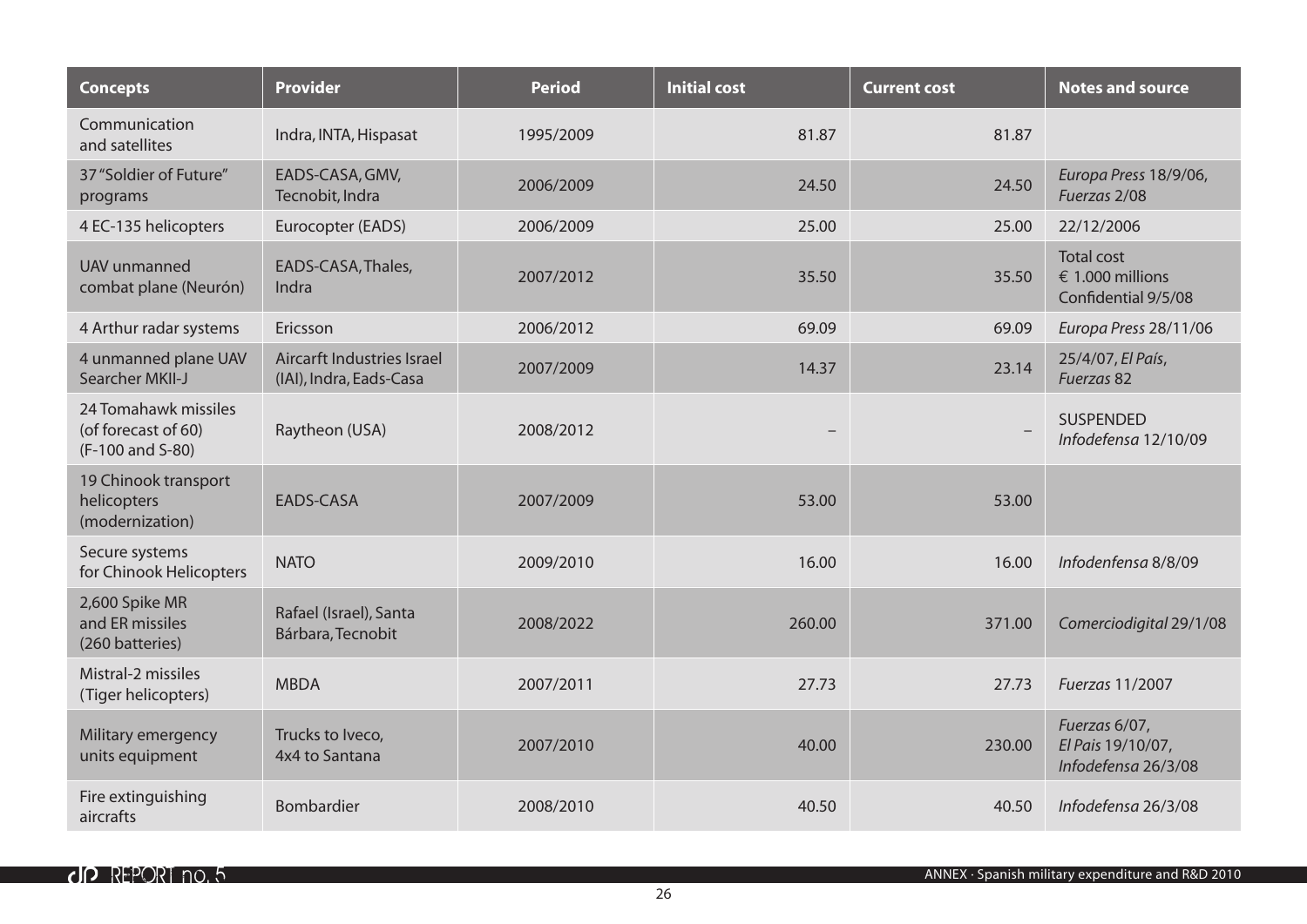| <b>Concepts</b>                                                              | <b>Provider</b>               | <b>Period</b> | <b>Initial cost</b> | <b>Current cost</b> | <b>Notes and source</b> |
|------------------------------------------------------------------------------|-------------------------------|---------------|---------------------|---------------------|-------------------------|
| 21 Piraña III armoured                                                       | Rheimentall, Santa<br>Bárbara | 2008/2015     | 68.30               | 68.30               | Infodefensa 16/9/08     |
| 12 Anibal vehicles                                                           | Santana Motor                 | 2009/2010     | 3.60                | 3.60                | Infodefensa 3/2/09      |
| MG-4/E Machine guns<br>and G-36 rifles                                       | Heckler & Koch<br>(Germany)   | 2009/2010     | 4.17                | 4.17                | Infodefensa 22/10/09    |
| Lanza 3D radar                                                               | Indra                         | 2009/2012     | 25.00               | 25.00               | Infodefensa 6/4/09      |
| M-31 Anti-landmines<br>Systems                                               | Indra                         | 2009/2010     | 7.08                | 7.08                | Infodefensa 28/7/09     |
| Surveillance systems<br>for Citacion V aircraft                              | <b>EADS-CASA</b>              | 2008/2009     | 8.00                | 8.00                | BOE 2/1/08              |
| <b>Aircraft SAM Systems</b>                                                  | Indra                         | 2009/2010     | 24.30               | 24.30               | Infodefensa 16/9/09     |
| Alcotán grenade machine<br>guns (upgrading)                                  | Instalaza                     | 2010          | 1.50                | 1.50                | Infodefensa 11/9/09     |
| Radars, communication<br>and aircraft systems for<br>the "Ejército del Aire" |                               | 2009/2010     | 61.70               | 61.70               | Infodefensa 9/8/09      |
| <b>MIDS Satellite</b><br><b>Information Systems</b>                          | <b>EADS-CASA</b>              | 2009/2022     | 17.00               | 17.00               | Info 28/9/09            |
| Ammunitions<br>and grenades                                                  | Santa Bárbara, Expal          | 2009/2010     | 2.30                | 2.30                | Infodefensa 3/11/09     |
| <b>UAV Mini plain</b>                                                        | Alfa Bravo                    | 2009/2010     | 1.90                | 1.90                | Infodefensa 25/11/09    |
| <b>Total euros</b>                                                           |                               |               | 23,020.46           | 29,985.71           |                         |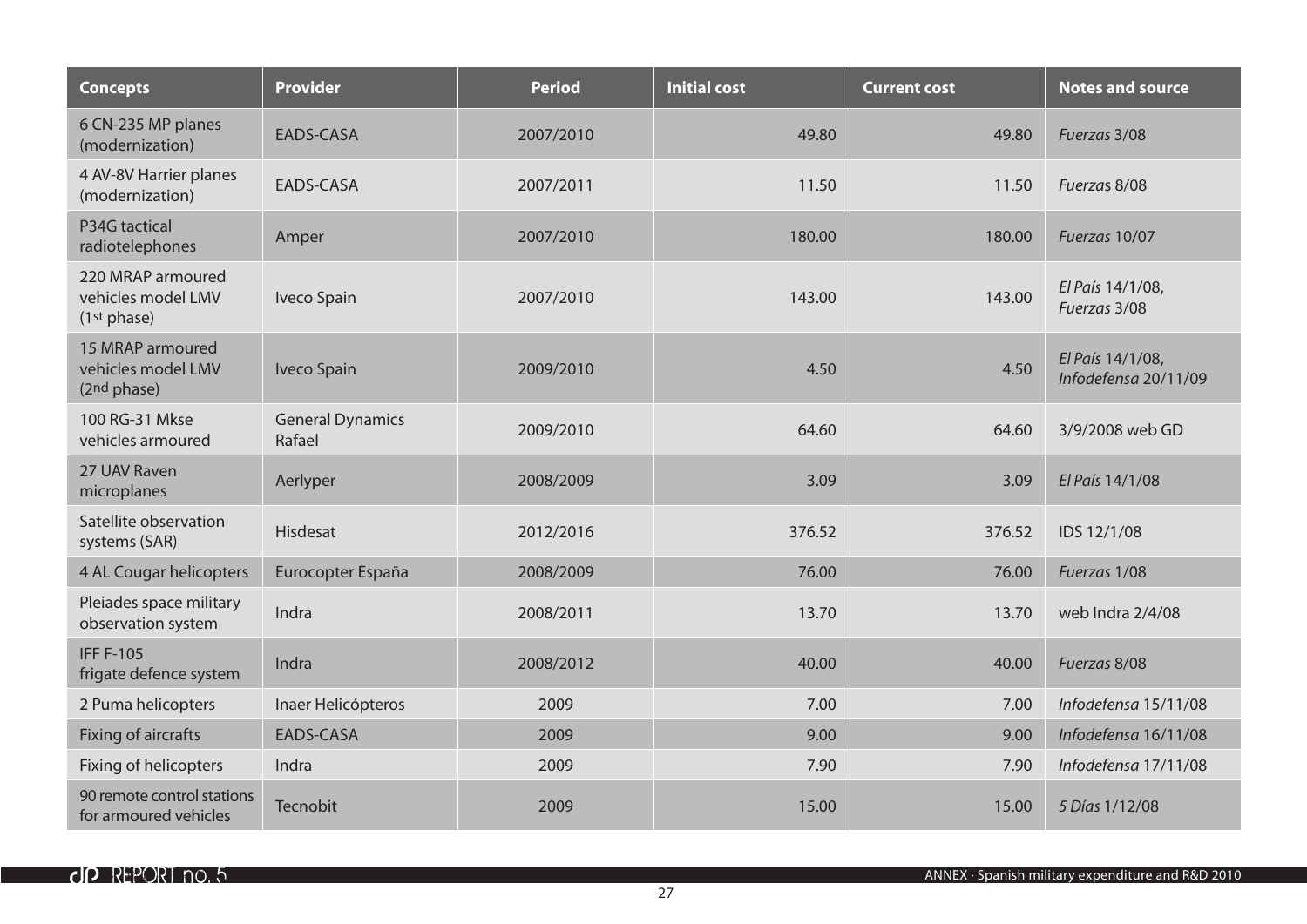#### **Table 12. Settled expenditure of Spanish army in foreign missions**  (current € million)

| <b>Year</b>  | <b>Pres. inicial</b> | <b>Pres. Liquidat</b> | Afganistán <sup>2</sup> |
|--------------|----------------------|-----------------------|-------------------------|
| 1991         | 0.00                 | 18.70                 |                         |
| 1992         | 0.00                 | 45.80                 |                         |
| 1993         | 0.00                 | 17.70                 |                         |
| 1994         | 0.00                 | 58.20                 |                         |
| 1995         | 0.00                 | 103.10                |                         |
| 1996         | 0.00                 | 133.90                |                         |
| 1997         | 0.00                 | 128.12                |                         |
| 1998         | 0.00                 | 146.38                |                         |
| 1999         | 0.00                 | 249.23                |                         |
| 2000         | 0.00                 | 239.63                |                         |
| 2001         | 0.00                 | 241.34                |                         |
| 2002         | 60.10                | 330.55                | 90.75                   |
| 2003         | 60.10                | 416.05                | 92.53                   |
| 2004         | 60.10                | 380.62                | 137.81                  |
| 2005         | 18.36                | 416.50                | 223.63                  |
| 2006         | 18.36                | 563.00                | 272.35                  |
| 2007         | 17.36                | 642.00                | 266.75                  |
| 2008         | 17.36                | 668.00                | 312.00                  |
| 20091        | 14.36                | 669.00                | 364.00                  |
| 2010         | 14.36                |                       |                         |
| <b>Total</b> | 280.46               | 5,648.02              | 1,759.82                |

1. Provisional in 30/9/2009

2. Alejandro Pozo in *Alliance of barbaties.*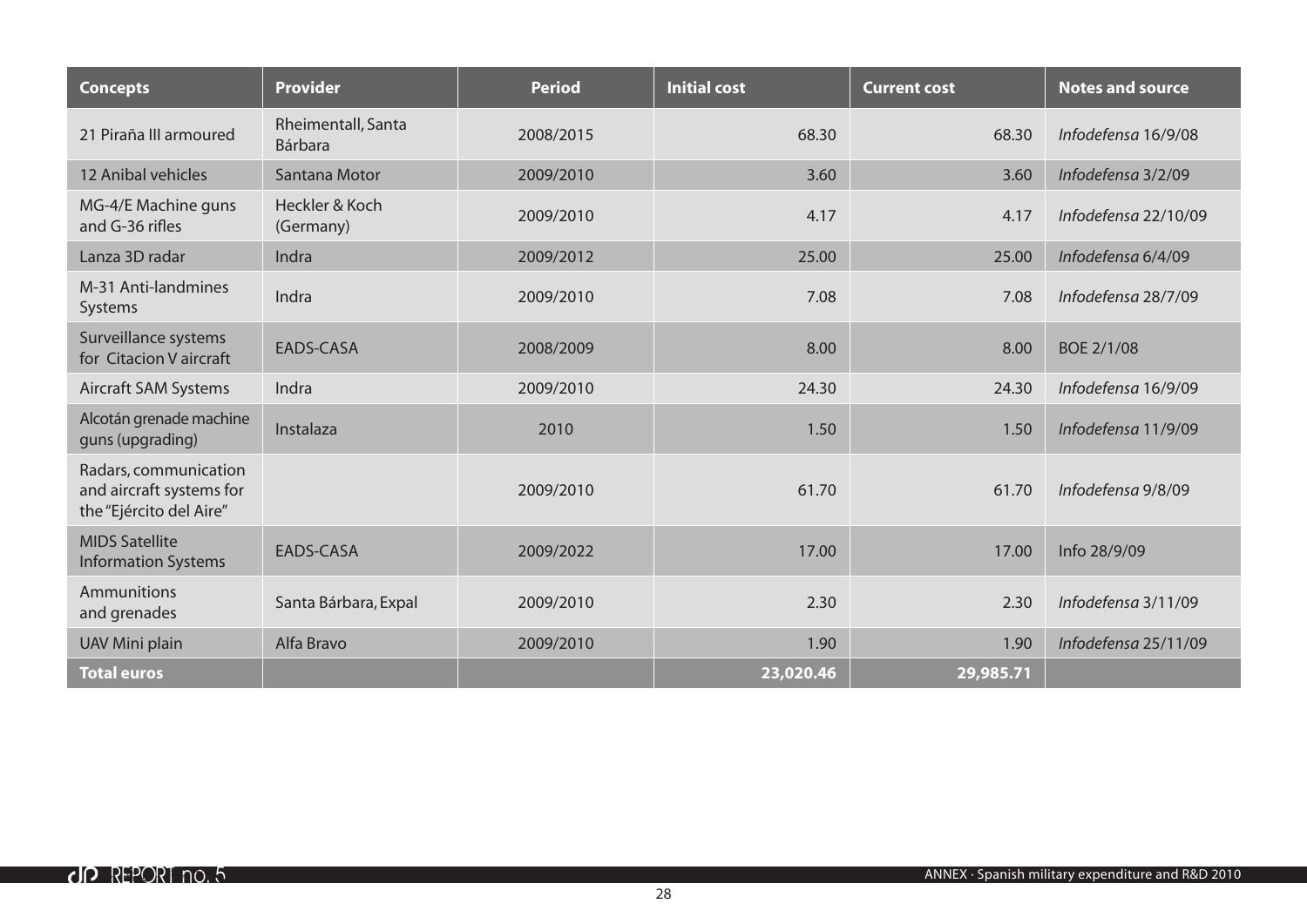#### **Table 13. Main Military Investments** (current € million)

| <b>Arms</b>                                                          | 2006              | 2007              | 2008   | 2009   | 2010   |
|----------------------------------------------------------------------|-------------------|-------------------|--------|--------|--------|
| EF-2000 fighters (Eurofighter)                                       | 472.22            | 36.02             | 265.41 | 266.23 | 176.19 |
| A400M transport plane                                                | 1.00              | 1.00              | 1.00   | 1.00   | 1.00   |
| Tiger combat helicopter                                              | 9.65              | 60.64             | 141.36 | 110.45 | 36.27  |
| F-100 Frigates                                                       | 27.10             | 5.56              | 19.26  | 17.23  |        |
| 2E Leopard armoured vehicles                                         | 132.49            | 101.48            | 84.56  | 154.76 | 36.00  |
| Pizarro armoured vehicles                                            | 5.36              | 59.52             | 13.54  | 70.36  | 2.00   |
| 155/52 mm howitzer                                                   | 3.06              | 3.12              | 10.98  | 13.57  | 15.14  |
| <b>Taurus missiles</b>                                               | 2.20              | 25.44             | 11.88  | 6.00   | 6.78   |
| Iris-T missiles                                                      | 25.68             | 50.44             | 29.56  | 30.27  | 11.06  |
| LLX strategic ship                                                   | 3.25              | 0.00              | 23.29  | 2.74   | 0.00   |
| Spike MR and ER missiles                                             |                   | 64.10             | 5.26   | 6.60   | 14.97  |
| Centauro armoured vehicles                                           | 39.37             | 25.04             | 5.54   | 3.89   | 11.17  |
| S-80 submarines                                                      | 51.38             |                   | 0.00   |        | 0.00   |
| S-70 submarines (modernization)                                      | $\qquad \qquad -$ | $\qquad \qquad -$ | 20.00  | 0.00   |        |
| NH-90 helicopters                                                    | 0.20              | 14.00             | 14.90  | 32.01  | 14.49  |
| Lamps helicopter and AV-8B planes (modernitzation) (Navy)            | 27.49             | 0.50              | 11.79  | 9.69   |        |
| Chinook helicopter (modernitzacion)                                  |                   |                   |        |        | 3.00   |
| BAC, BAM, LCM ships                                                  | 0.10              | 50.35             | 62.67  | 59.34  | 35.75  |
| F-18, C-15, CN-235 planes (modernization)                            | 8.11              | 34.94             | 49.67  | 33.84  | 21.06  |
| Communication and satellites, observation systems and war electronic | 116.00            | 84.07             | 229.92 | 117.82 | 168.78 |
| Armoured vehicles and Artillery Material (Army)                      | 7.24              | 34.71             | 75.20  | 39.38  | 30.80  |
| Ammunition and explosives                                            | 21.22             | 13.94             | 25.29  | 10.24  | 31.70  |
| Mistral, ESSM, Standard míssiles and MK-46 torpedoes (Navy)          | 5.18              | 0.00              | 27.66  | 24.43  | 19.84  |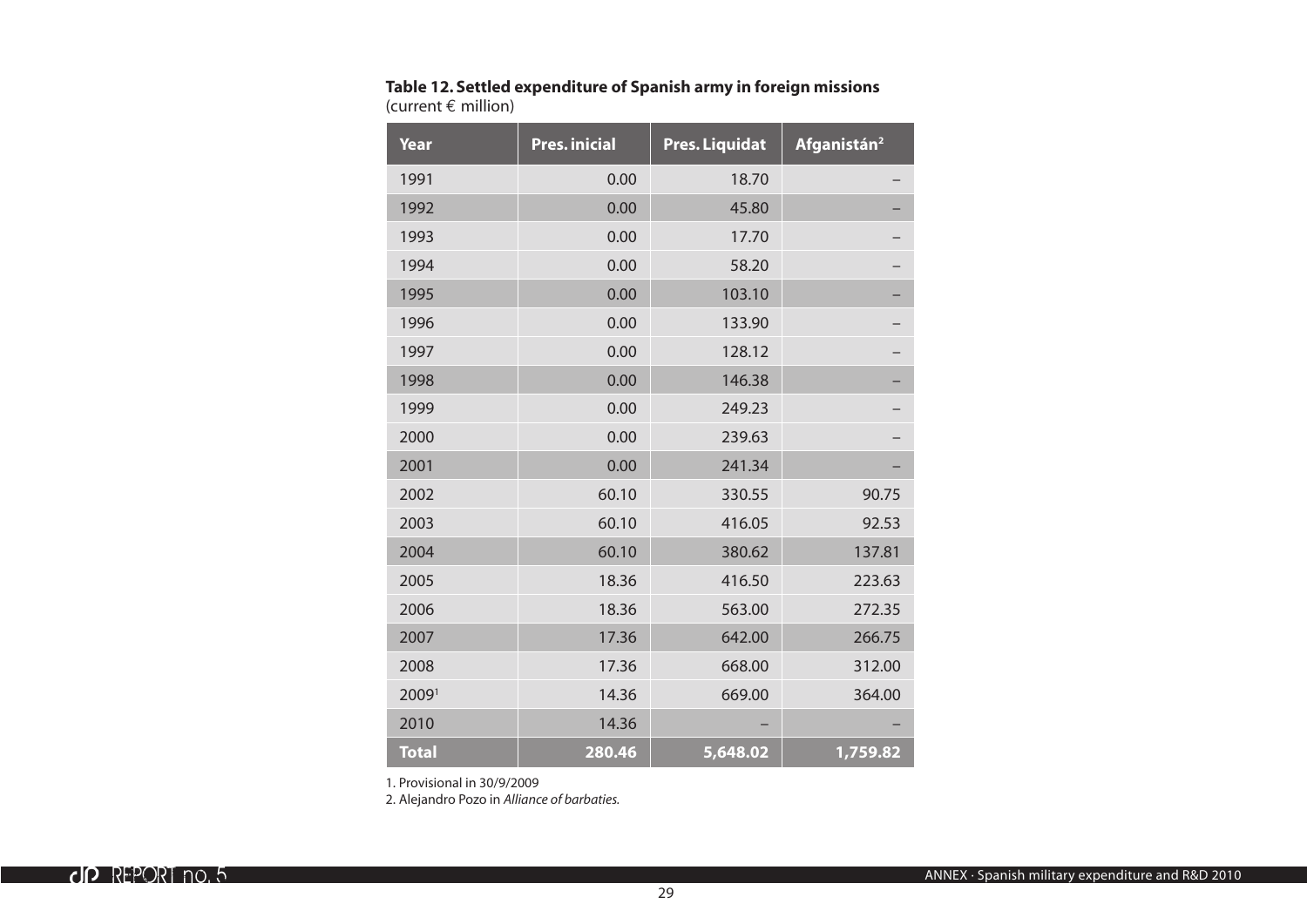| <b>Arms</b>                              | 2006                     | 2007                     | 2008     | 2009     | 2010     |
|------------------------------------------|--------------------------|--------------------------|----------|----------|----------|
| Patriot missiles                         | 14.20                    | $\overline{\phantom{0}}$ | 0.00     | 0.00     |          |
| Lights weapons                           | $\overline{\phantom{m}}$ | $\overline{\phantom{a}}$ | 3.60     | 1.40     |          |
| <b>Estrategical collaboration (NATO)</b> |                          | 8.50                     | 12.16    | 16.25    | 19.09    |
| Infraestructures and facilities          | 120.10                   | 110.46                   | 195.38   | 132.04   | 103.95   |
| Other investments not especified         | 467.24                   | 869.78                   | 385.32   | 289.12   | 329.63   |
| Invesment Autonomous Organisms Defence   | 344.12                   | 364.76                   | 378.08   | 244.79   | 239.21   |
| <b>Total investment</b>                  | 1,903.96                 | 2,018.37                 | 2,103.28 | 1,693.45 | 1,327.88 |
| R&D military Ministry Defence            | 325.88                   | 361.04                   | 355.67   | 312.41   | 231.89   |
| R&D military Ministry Industry           | 1,358.01                 | 1,225.06                 | 1,308.57 | 1,149.92 | 950.91   |
| <b>Total military investment</b>         | 3,587.85                 | 3,604.47                 | 3,767.52 | 3,155.78 | 2,510.68 |

#### Table 14. Initial distribution consolidated Defence Budged<sup>1</sup> (current € million)

| <b>Concepts</b>    | 2001     | 2002     | 2003     | 2004     | 2005     | 2006     | 2007     | 2008     | 2009     | 2010     |
|--------------------|----------|----------|----------|----------|----------|----------|----------|----------|----------|----------|
| <b>Staff</b>       | 3,537.75 | 3,841.60 | 3,926.16 | 4,048.37 | 4,111.09 | 4,428.42 | 4,861.31 | 5,206.30 | 5,326.95 | 5,335.47 |
| Goods and services | 815.56   | 1,200.85 | ,257.04  | 1,330.60 | 430.48.  | 1,475.71 | 1,536.55 | 1,577.45 | 1,577.32 | 1,563.02 |
| Investment         | 1,648.55 | 1,913.43 | ,985.80  | 2,088.93 | 2,199.70 | 2,229.83 | 2,379.41 | 2,454.37 | 2,005.86 | 1,463.26 |

1. The term "consolidated" includes all military concepts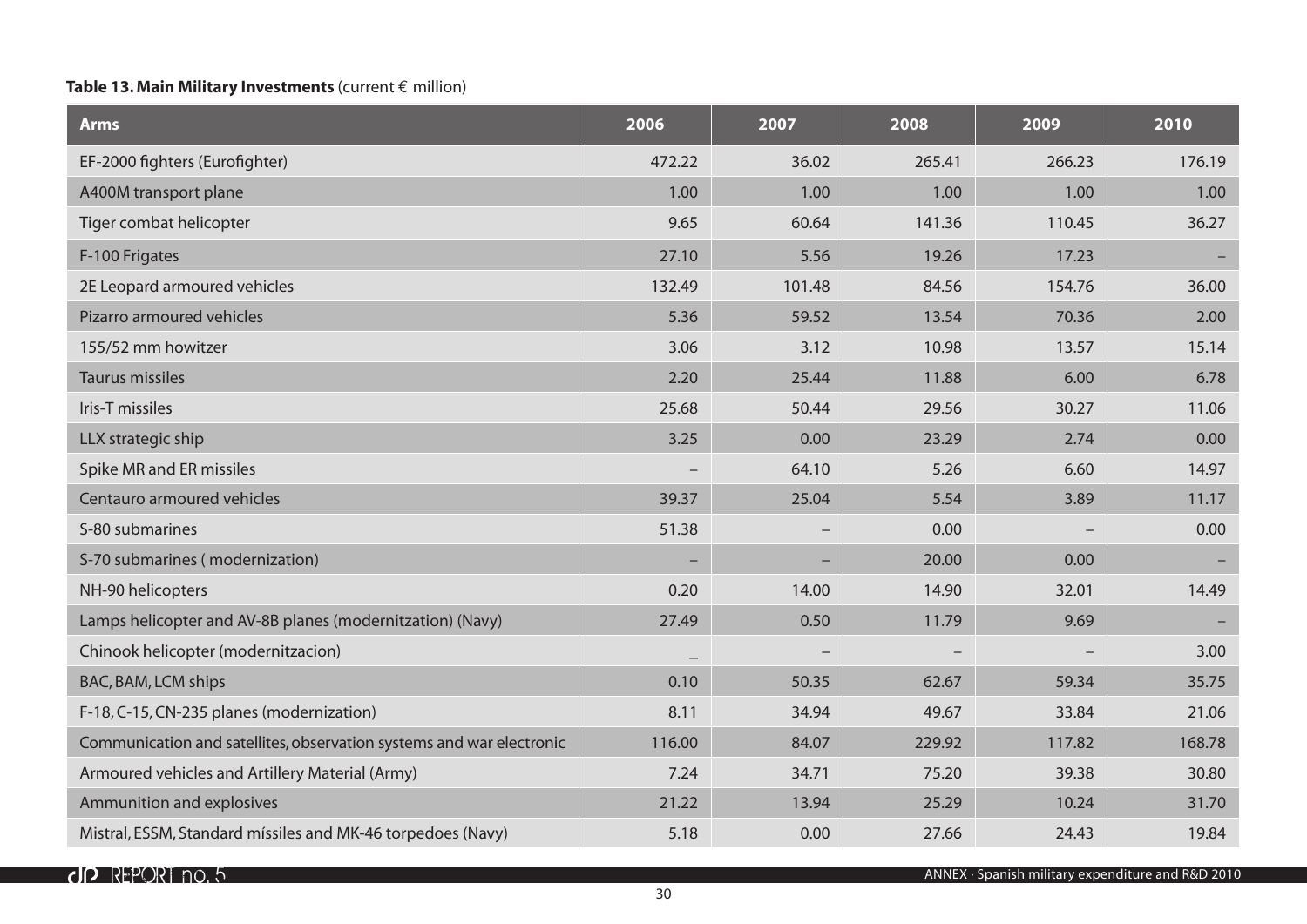

**Graph 4. Distribution initial consolidated military budget**

Source: Spanish General State Budgets By: Pere Ortega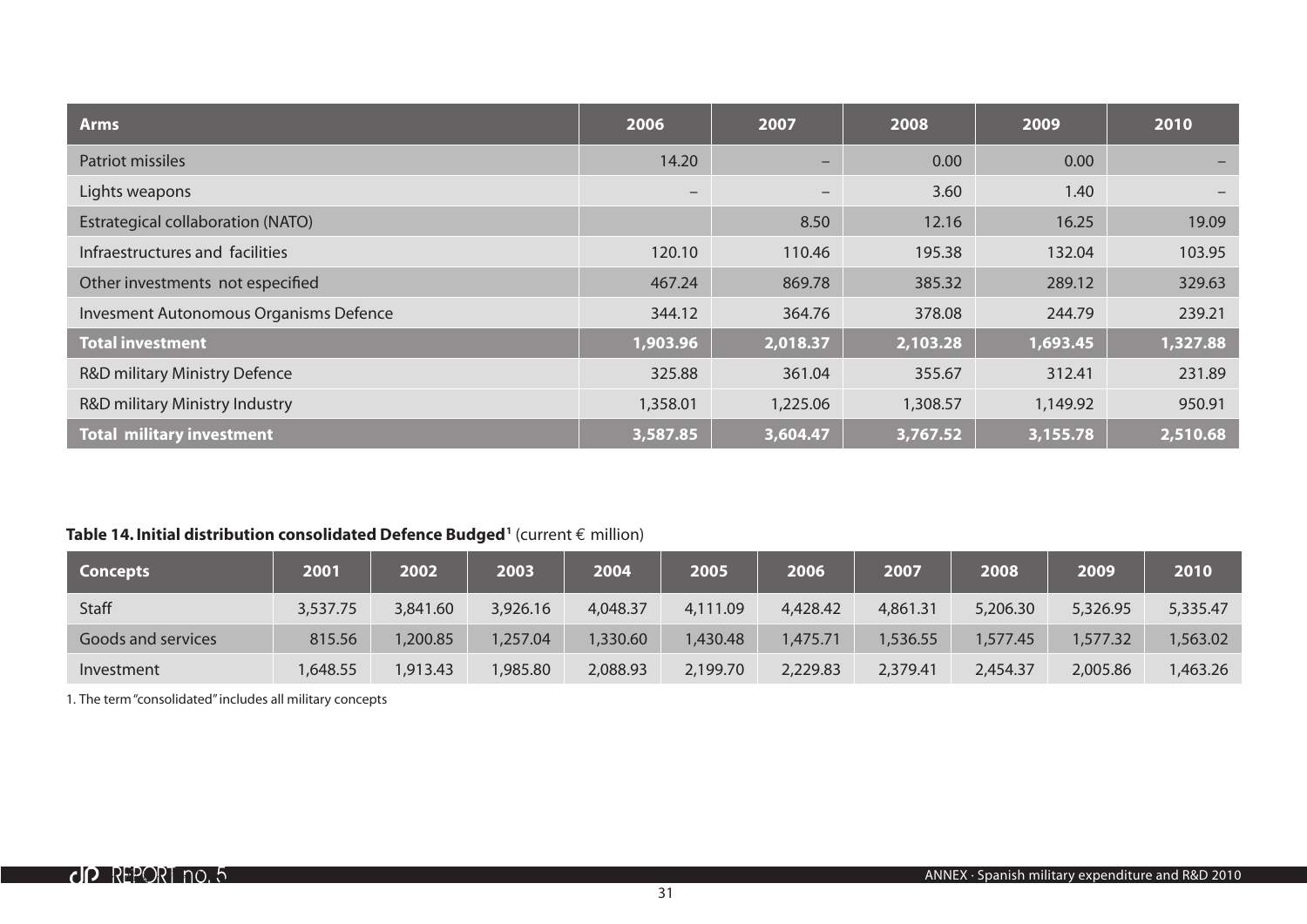**1. REPORT 2007 Spanish Arms Exports 1997-2006** Tica Font

**CENTRE D'ESTUDIS IUSTÍCIA I PAU** PER A LA PAU **JMDELÀS** 

**2. REPORT 2008 Spanish Arms Exports 1998-2007** Tica Font October 2008

June 2008

- **3. REPORT no. 3 Spanish military expenditure 2009** Tica Font October 2008
- **4. REPORT no. 4 Alliance of Barbarities. Afghanistan 2001-2008: 10 Reasons to question (and rethink) foreign involvement** Alejandro Pozo December 2008
- **5. REPORT no. 5 Spanish military expenditure and R&D 2010** Pere Ortega & Xavier Bohigas December 2009

Centre d'Estudis per la Pau JM Delàs

REPORTS

**Justícia i Pau, c/Rivadeneyra 6, 10è · 08002 Barcelona · T. 93 317 61 77 · Fax: 93 412 53 84**

**www.centredelas.org · delas@justiciaipau.org**